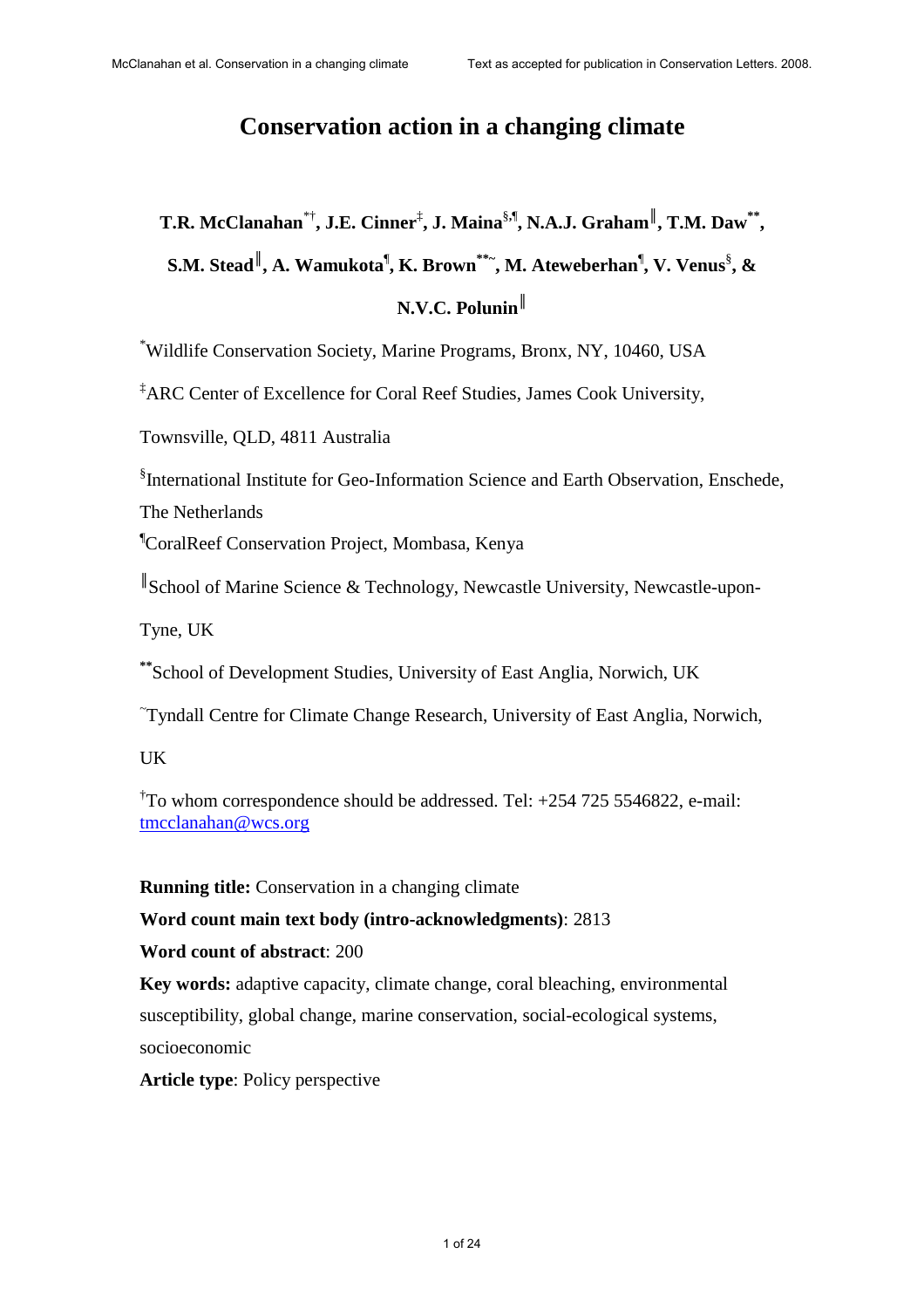#### **Abstract**

Climate change will pose new challenges to conserving Earth's natural ecosystems, due to incremental changes in temperature and weather patterns, and to increased frequency and intensity of extreme climate events. Addressing these challenges will require pragmatic conservation actions informed by site-specific understanding of susceptibility to climate change and capacity of societies to cope with and adapt to change. Depending on a location's environmental susceptibility and social adaptive capacity, appropriate conservation actions will require some combination of: (1) large-scale protection of ecosystems; (2) actively transforming and adapting socialecological systems; (3) building the capacity of communities to cope with change; and (4) government assistance focused on de-coupling communities from dependence on natural resources. We apply a novel analytical framework to examine conservation actions in five western Indian Ocean countries, where climate-mediated disturbance has impacted coral reefs and where adaptive capacity differs markedly. We find that current conservation strategies do not reflect adaptive capacity and are, therefore, ill prepared for climate change. We provide a vision for conservation policies that considers social adaptive capacity that copes with complexities of climate change better than the singular emphasis on government control and the creation of no-take areas.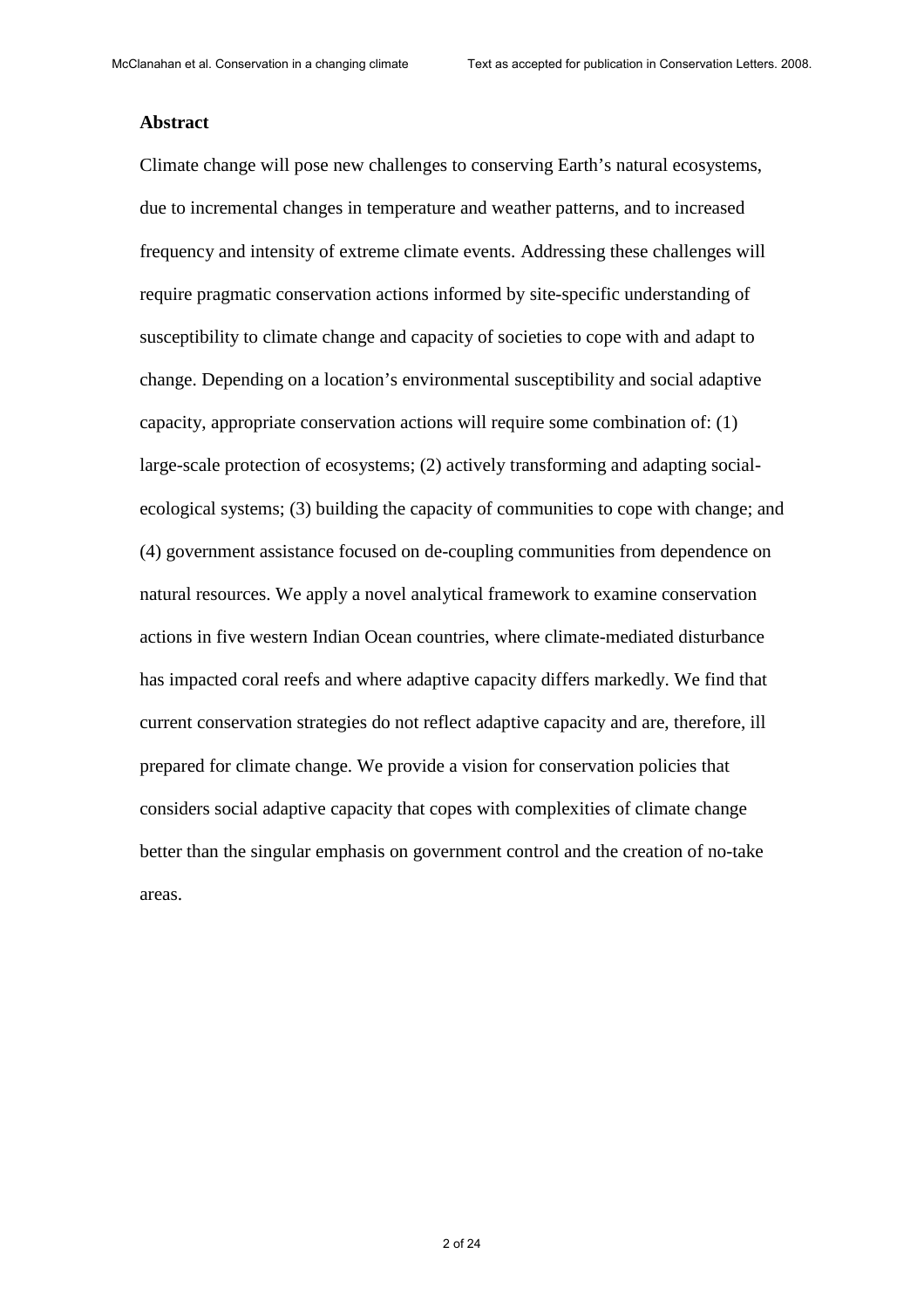#### **Introduction**

Climate change is expected to increase the frequency and intensity of extreme climatic events, and will profoundly influence ecosystems and the communities that depend on them. Examples include droughts and wildfires in forests and bleaching on coral reefs (IPCC 2007). In light of future climate change, effectively conserving ecosystems and the goods and services they provide will rely on the ability to predict the risk of extreme climatic effects and to harness the capacity of associated human societies to cope or adapt (SEG 2007). Despite the stochastic nature of disturbances at small scales, the probability of extreme climate events in a particular location is predictable over the long-term based on historical environmental change (Webster et al. 2005; Baettig et al. 2007; SEG 2007). To develop appropriate regional conservation strategies that prioritize actions at specific sites, conservation planning should incorporate spatial differences in susceptibility to extreme events, hereafter termed 'Environmental Susceptibility' (Clark et al. 2001). But conservation planning should also consider the socio-economic conditions that dictate the range of adaptations and conservation interventions possible in the face of climatic disturbances (Adger et al. 2005; SEG 2007). 'Adaptive Capacity' indicates society's potential to cope with perturbations and take advantage of new opportunities, whether due to climate impacts (IPCC 2007), conservation interventions, or other changes to the social-ecological system. We present a novel analytical framework that considers the interactions between Adaptive Capacity and Environmental Susceptibility to assess a range of conservation strategies. We apply this framework to a quantified example from coastal environments in the Indian Ocean.

#### **A framework for conservation planning**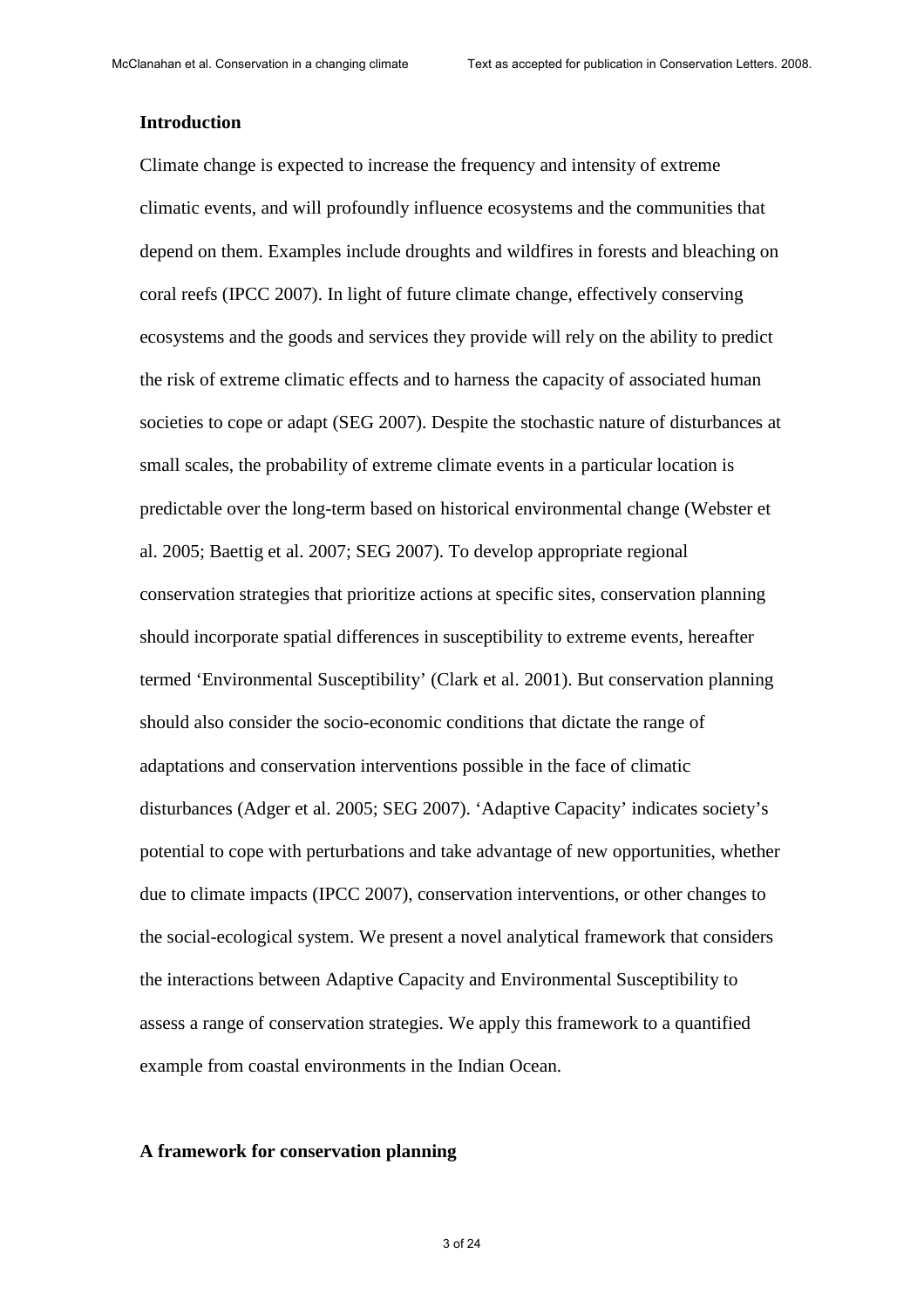We propose that quantifying and plotting the Environmental Susceptibility of sites against their social Adaptive Capacity provides a framework to integrate these two considerations and gives important insights for conservation planning (Fig. 1*A*). This distinguishes four domains where differing policy and conservation activities are required. Biodiverse regions with low Environmental Susceptibility are refugia and have generally been considered a high priority for conservation using protected area management (Sanderson et al. 2002). However, differing socioeconomic conditions in these regions may limit the viability of this management approach. Protected areas may, indeed, be appropriate in sites where Adaptive Capacity is high because local communities can readily adapt to restrictions and take advantage of new opportunities, such as increased tourism. Conversely, communities with low Adaptive Capacity are poorly equipped to cope with even short-term restrictions on resource use imposed by no-take areas. Consequently, these communities may be unwilling or unable to comply with protection measures and adding more no-take areas may merely lead to a further proliferation of ineffectual so-called "paper parks" (McClanahan 1999). These low EnvironmentalSusceptibility and low Adaptive Capacity regions (Fig. 1*A*) will first require investments in poverty alleviation, infrastructure, social capital, and alternative incomes to develop adaptive capacity. Once local capacity is enhanced, these regions are more likely to be able to take advantage of the opportunities arising from conservation and successfully implement management strategies. Prior to these developments, management options with minimal social costs are required (McClanahan et al. 2006).

Regions with high Environmental Susceptibility should be a lower priority for traditional biodiversity conservation, as efforts to protect nature are likely to be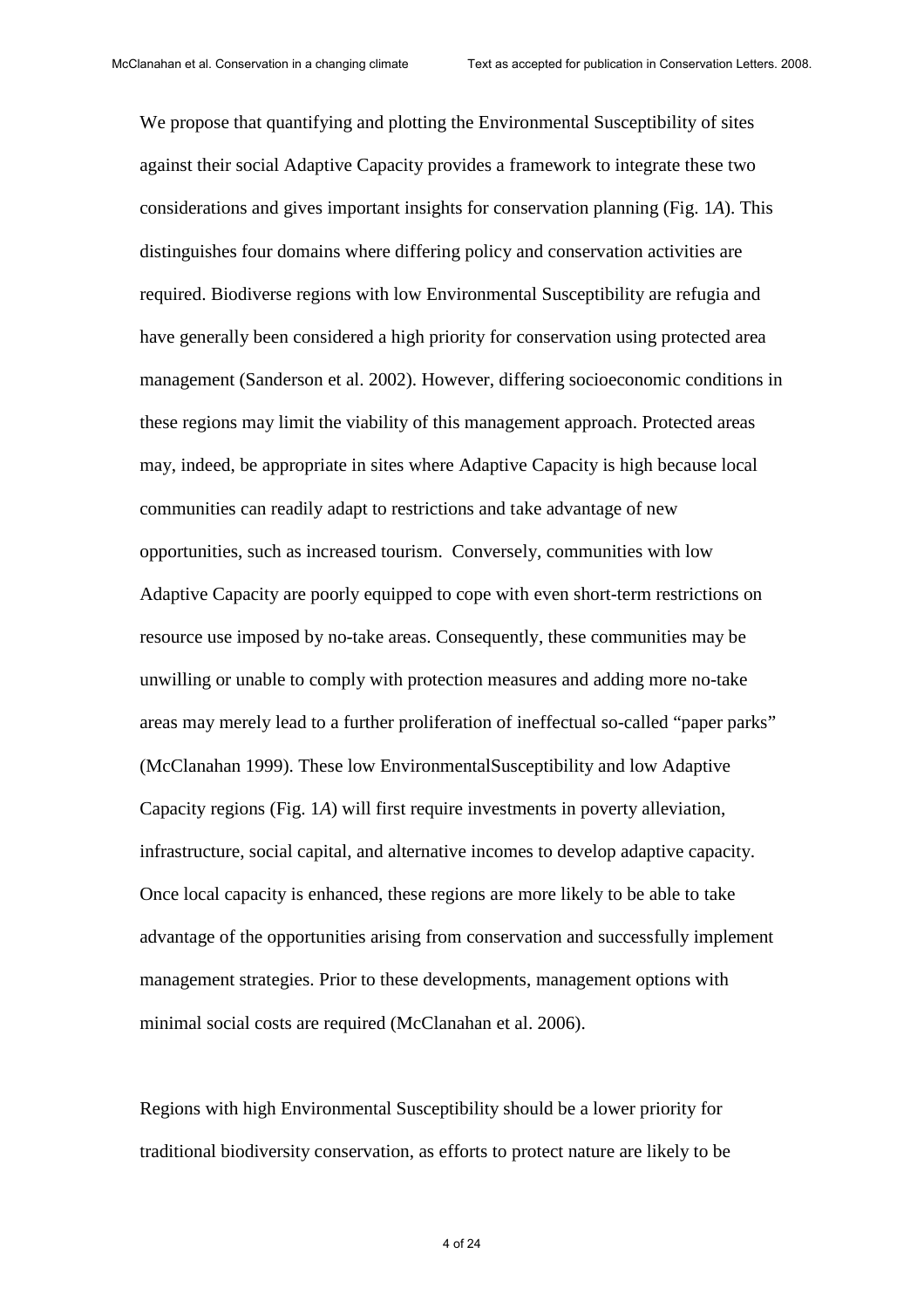consistently undermined by the impacts of extreme climate events. Again, the Adaptive Capacity in these regions will influence the necessary and appropriate policy and actions. Where Adaptive Capacity is high, societal change and diversification is more likely and active ecosystem manipulation may be possible through food web restoration, ex-situ conservation, genetic engineering, or selective breeding of resistant organisms. As climate change impacts become more widely felt, adaptations developed in these regions may provide innovations ultimately used in the other quadrants of this framework (Fig. 1*A*). Regions in the high Environmental Susceptibility and low Adaptive Capacity quadrant do not currently have the resources or ability to adapt to climate change. These regions are a primary concern for human development and require government or donor assistance to ameliorate disaster risk, strengthen social safety nets, diversify sources of livelihoods, and reduce dependence on local natural resources.

#### **Western Indian Ocean Case Study**

We further explore this Environmental Susceptibility-Adaptive Capacity framework by applying it to locations with coral reefs and associated fisheries in the Western Indian Ocean (WIO), where climate-mediated coral bleaching has had extensive effects and in combination with local anthropogenic causes of degradation, demands appropriate and effective management interventions. Approximately thirty million people in the WIO depend directly or indirectly on the coastal environment for goods and services. Coral reefs are among the ecosystems with the greatest Environmental Susceptibility to climate change (Walther et al. 2002). During the 1998 El Niño-Southern Oscillation (ENSO) warming event, WIO reefs underwent severe bleaching and suffered 0-95% coral mortality, depending on location (Goreau et al. 2000).

5 of 24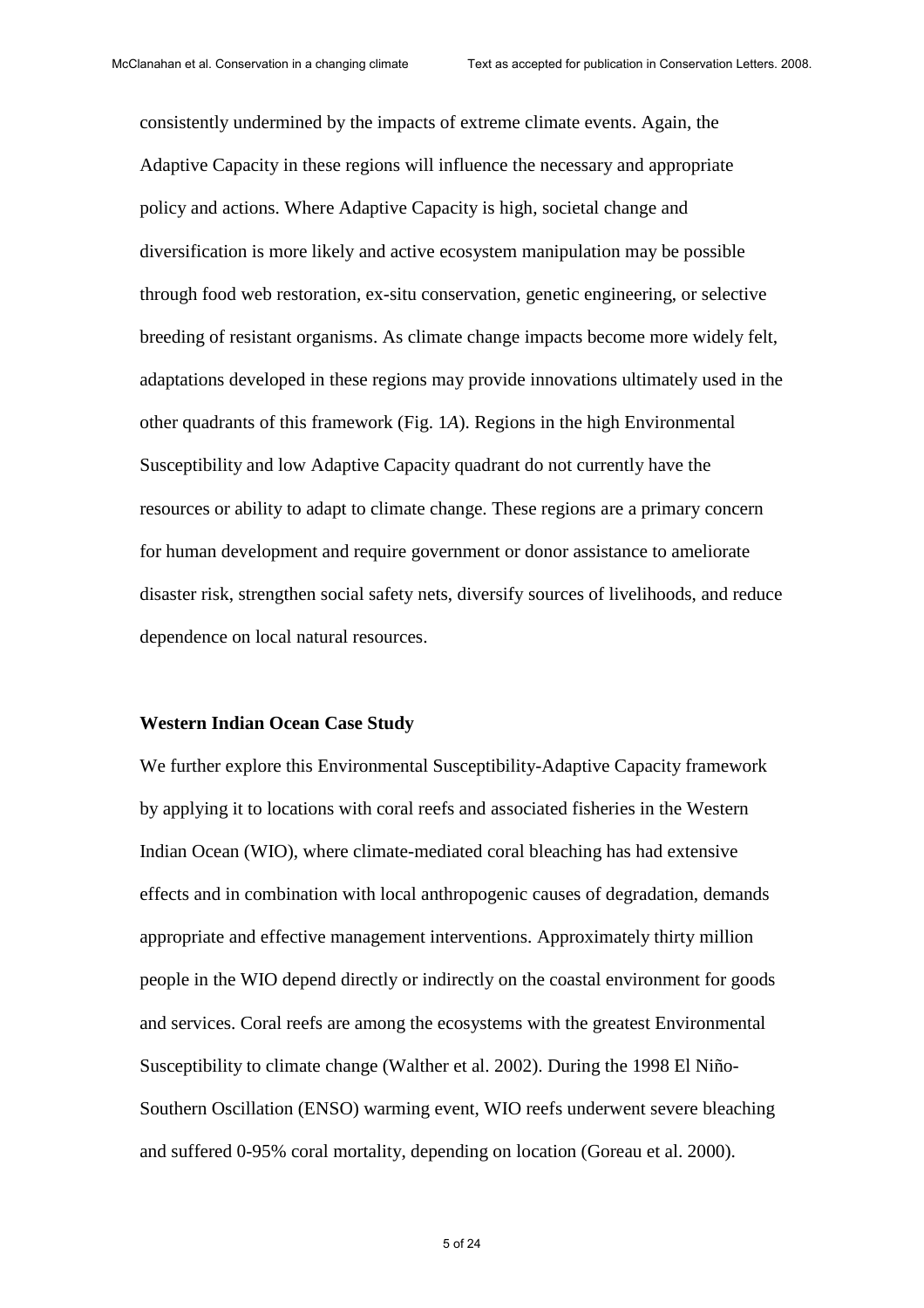We used an oceanographic-environmental model and a socioeconomic survey of coastal households to quantify indices of bleaching Environmental Susceptibility and Adaptive Capacity at sites spanning five countries in the region. The oceanographic model used environmental conditions during previous extreme warming events to predict the susceptibility of coral reefs to future bleaching (Maina et al. 2008). The model provided an index of predicted Environmental Susceptibility to bleaching for the entire Indian Ocean that is scaled from 0-1 (Methods).

Our socioeconomic survey provided an Adaptive Capacity index for 29 communities based on eight quantitative indicators (Methods). Both climate change and the capacity of communities to adapt to it are multi-scale issues, with the latter incorporating individual, household, community, and national-level organization. Adaptive Capacity can be characterized at each of these scales, but we considered the household and community scales to be most appropriate for our analysis. First, because national and local governments play a relatively minor role in determining capacity at these sites; second, because of the distinctness of rural coastal communities; and third, because practical initiatives to increase Adaptive Capacity typically focus on the community scale (Smit & Wandel 2006). Thus, our indicators of Adaptive Capacity mainly focus on the household and community scale, although national-level differences in development and government investment are reflected in the material assets and local infrastructure indicators. Each indicator was normalized then combined as a weighted score to provide a scale of adaptive capacity that also ranged from 0-1 (Methods, Fig. 2). We plotted the communities' mean Adaptive Capacity against the predicted susceptibility of adjacent reefs to bleaching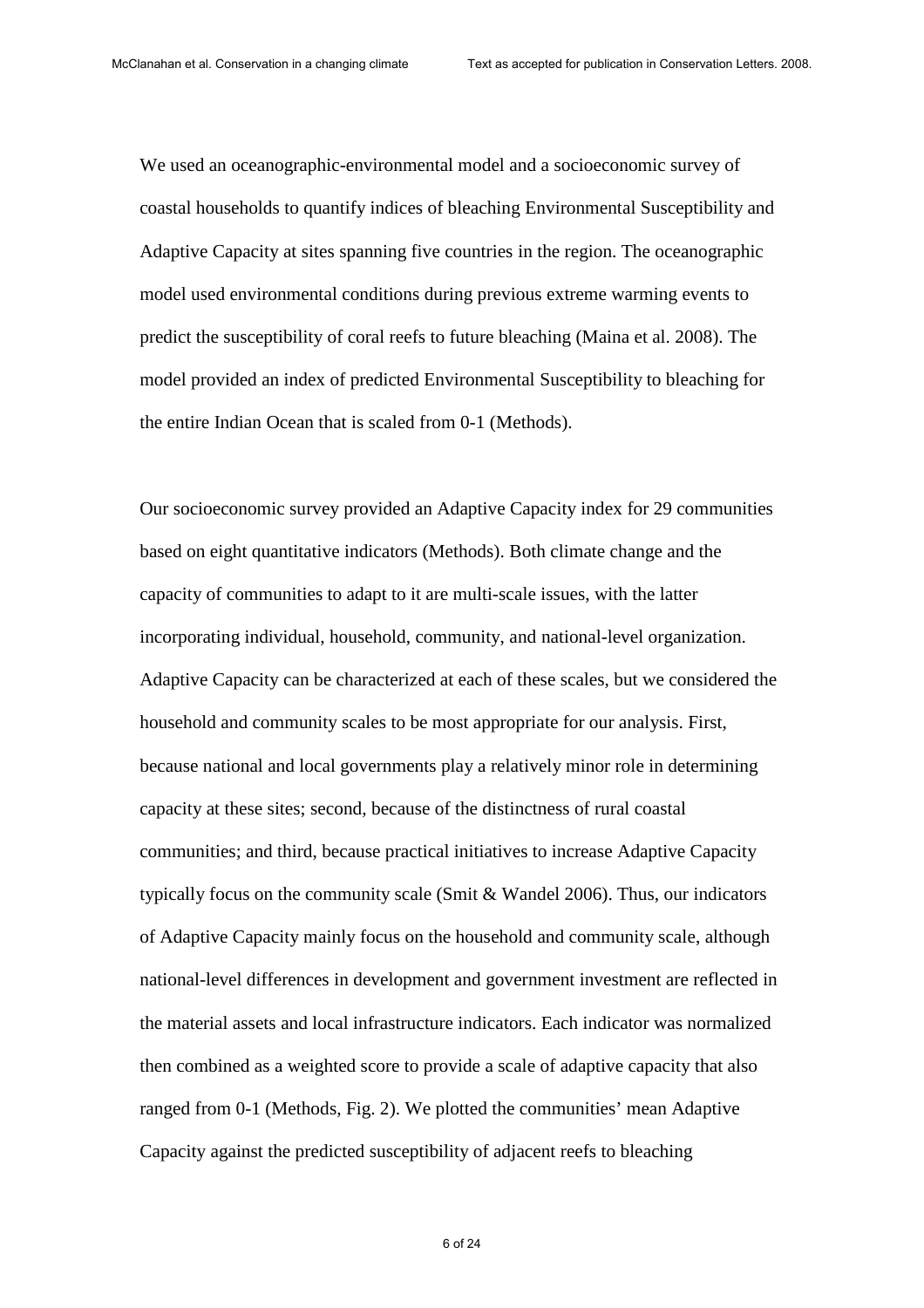(Environmental Susceptibility) and examined how differing conservation actions may be appropriate across nations and sites in the WIO (Fig. 1*B*).

Sites in Seychelles and Mauritius all had high Adaptive Capacity, but the countries differed considerably in their susceptibility to coral bleaching. Mauritian sites fell into the low Environmental Susceptibility, moderate Adaptive Capacity quadrant, where our framework suggests that a protectionist conservation policy, for example large marine protected areas, would meet conservation goals that local communities could cope with and potentially support. Conversely, Seychelles sites fell into the high Environmental Susceptibility, high Adaptive Capacity quadrant, suggesting a poor prognosis for their reefs, which will likely require active ecosystem management programs to recover from past coral bleaching episodes and prepare for future climatic change. These findings suggest strategies at odds with current conservation action in these countries. Mauritius, where reef preservation would provide the greatest long-term benefits, protects only 8.5  $km^2$ , less than 1%, of its reefs, from fishing (the smallest area of any country we studied) (Table 1). The Seychelles, where reefs within and outside of parks have been, and we predict will continue to be, severely affected by climate-induced coral bleaching (Graham et al. 2007), has embraced a preservationist approach and protects  $255.7 \text{ km}^2$ , over 15%, of its reefs from fishing, the highest amount and proportion of the 5 countries (Table 1). In higher Adaptive Capacity countries, economic development strategies that lessen dependence on coral reef resources will reduce the vulnerability of their economies and livelihoods to climate change. In Mauritius and Seychelles these strategies include tourism, offshore fisheries, and services based on information technology.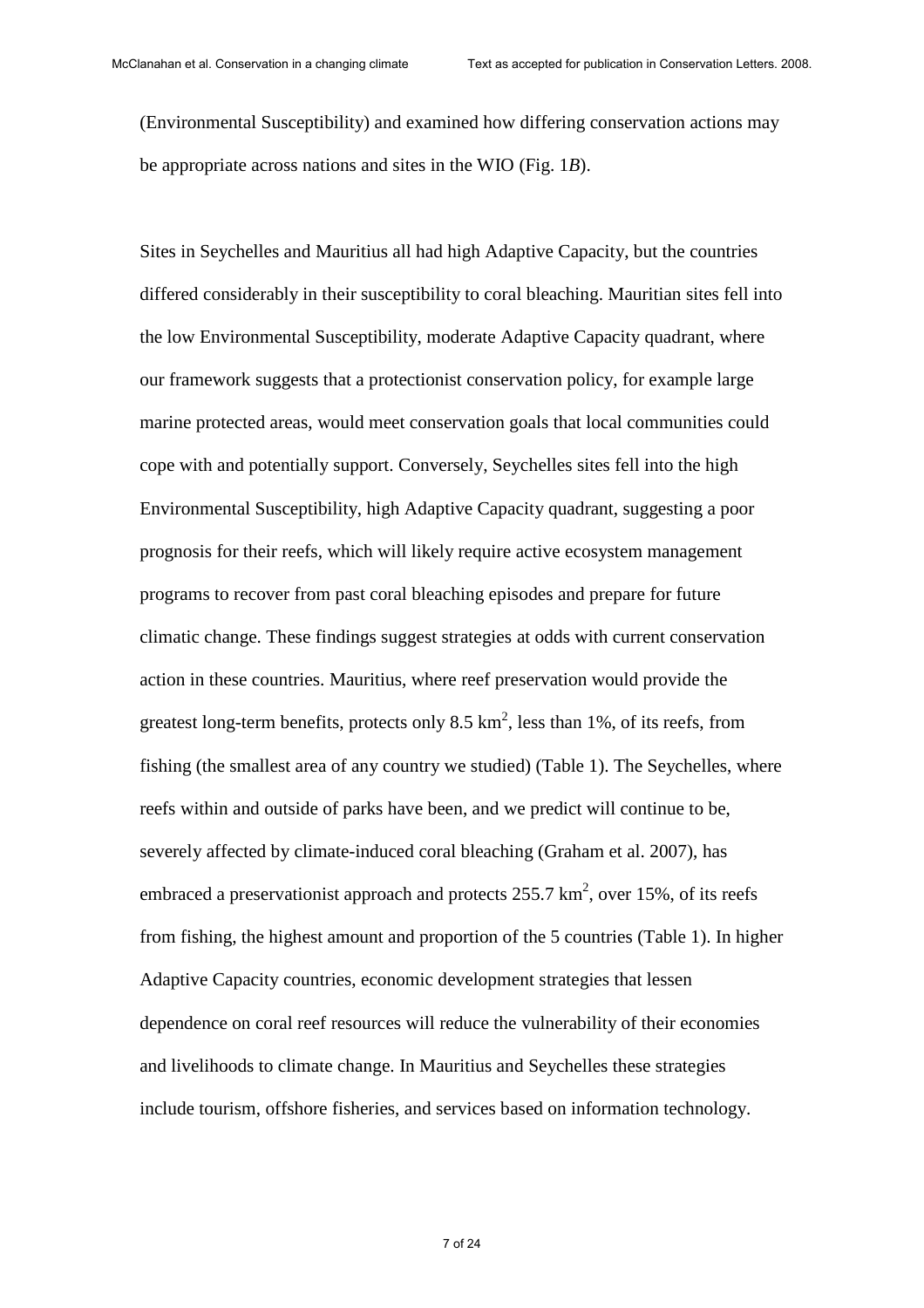Sites in Madagascar, Tanzania, and Kenya all showed low to moderate Adaptive Capacity, but highly variable Environmental Susceptibility (Fig. 1*B*). Our framework suggests that development of Adaptive Capacity is a prioritythroughout these countries. Conservation strategies at sites with low Environmental Susceptibility should focus on integrated conservation and development with, for example, investments in income generation and livelihood diversification. In high Environmental Susceptibility sites it is essential that development strategies do not make local communities or industries more dependent on reef-based resources that are at risk. We find that the current conservation strategies in these countries are not aligned with the approaches suggested by our framework. For example, Kenyan reefs are susceptible to bleaching, suggesting that they are unlikely to sustain a high-quality tourist experience. Yet Kenya has a moderately large marine protected area fisheries closure system (8.6% of its reef area, Table 1) that is highly dependent on tourism. Therefore, the sustainability of this protection strategy under climate change scenarios is questionable. In Tanzania, some sites generally have higher Adaptive Capacity and lower Environmental Susceptibility, suggesting that investment in more protection could be effective. However, Tanzania currently lacks an effective system of large fisheries closures, protecting only 66  $km^2$  (1.9%) of its reefs from fishing. Most sites in Madagascar have low Environmental Susceptibility and consequently are expected to fare better than reefs in Tanzania and Kenya, yet currently only 10.4  $km^2$  (0.5%) of their reef area is protected (Table 1). The Madagascar government's commitment to triple the amount of protected areas is critical to regional conservation, but since Madagascar had extremely low overall levels of Adaptive Capacity, this must be accompanied by investing in community development efforts such that local people can cope and comply with, and benefit from protected areas.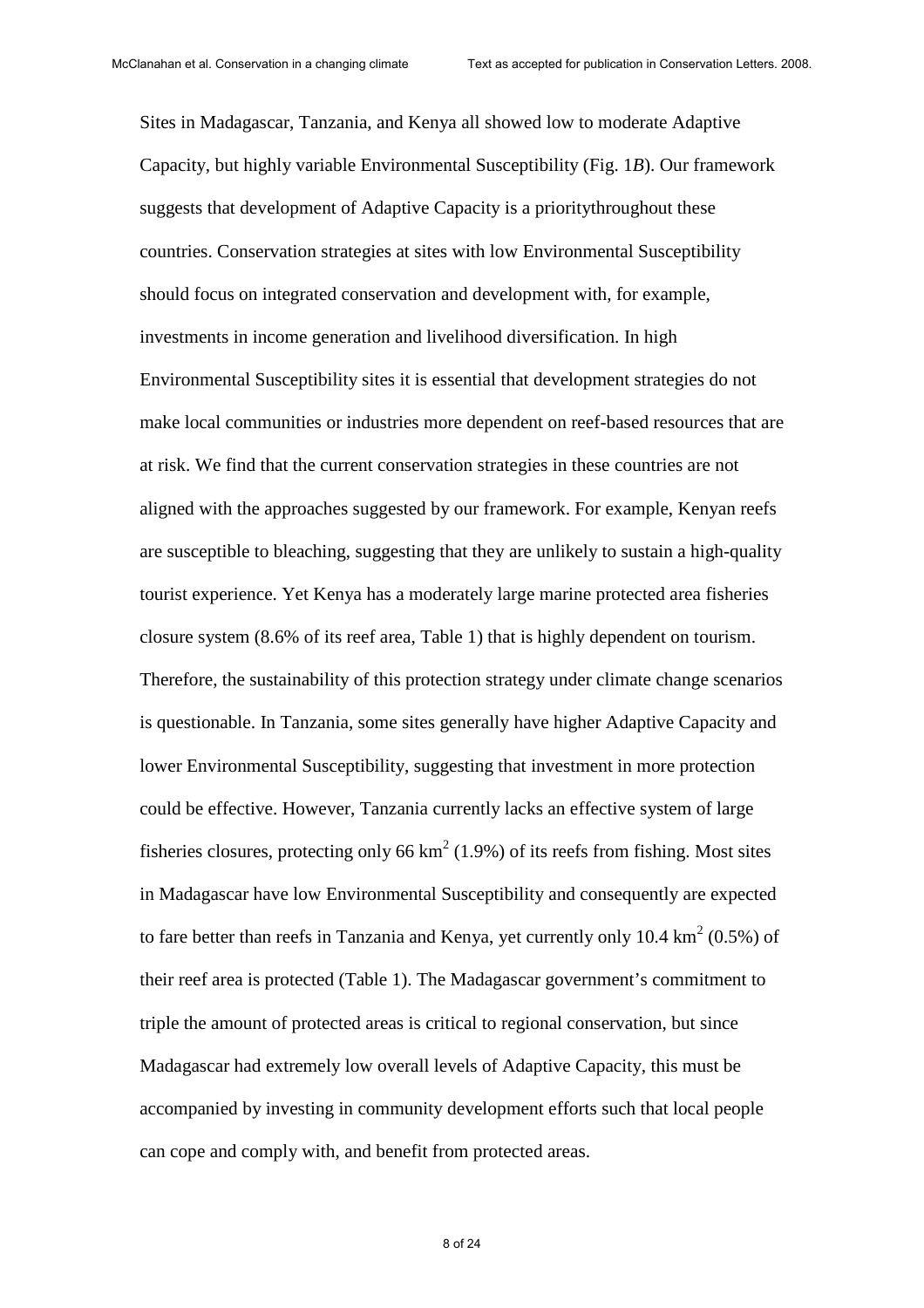Application of our novel framework to the WIO reveals that current conservation strategies are poorly prepared for climate change. We suggest that this could be improved by a regional approach to coral reef management that integrates development and conservation based on likely long-term outcomes. Our framework provides a basis for understanding the local context and then prioritizing pragmatic actions at the appropriate scale to manage social-ecological systems in the face of environmental change.

Incorporating Adaptive Capacity and Environmental Susceptibility into conservation planning will represent a significant shift in how many resource managers and donors approach conservation issues. We predict that the current emphasis on the creation of closures, which are expected to build ecological resilience and minimize climate change impacts through increasing grazing capacity and coral recovery trajectories (Mumby et al. 2007; Worm et al. 2006), will only work socially and ecologically in a limited region where high Adaptive Capacity and low Environmental Susceptibility intersect. Other areas will need to focus on enhancing Adaptive Capacity, which will require governments and donors to move beyond common measures to involve stakeholders in protected areas (i.e. consultation, participation, compensation), and may involve large investments in economic alternatives to reef-based livelihoods and programs to build social and physical infrastructure. Conservation policies based on integrated analysis of Environmental Susceptibility and Adaptive Capacity are more likely to result in actions that enhance the ability of reef ecosystems and local communities who depend on them to cope with both the expected and unexpected impacts of climate change.

9 of 24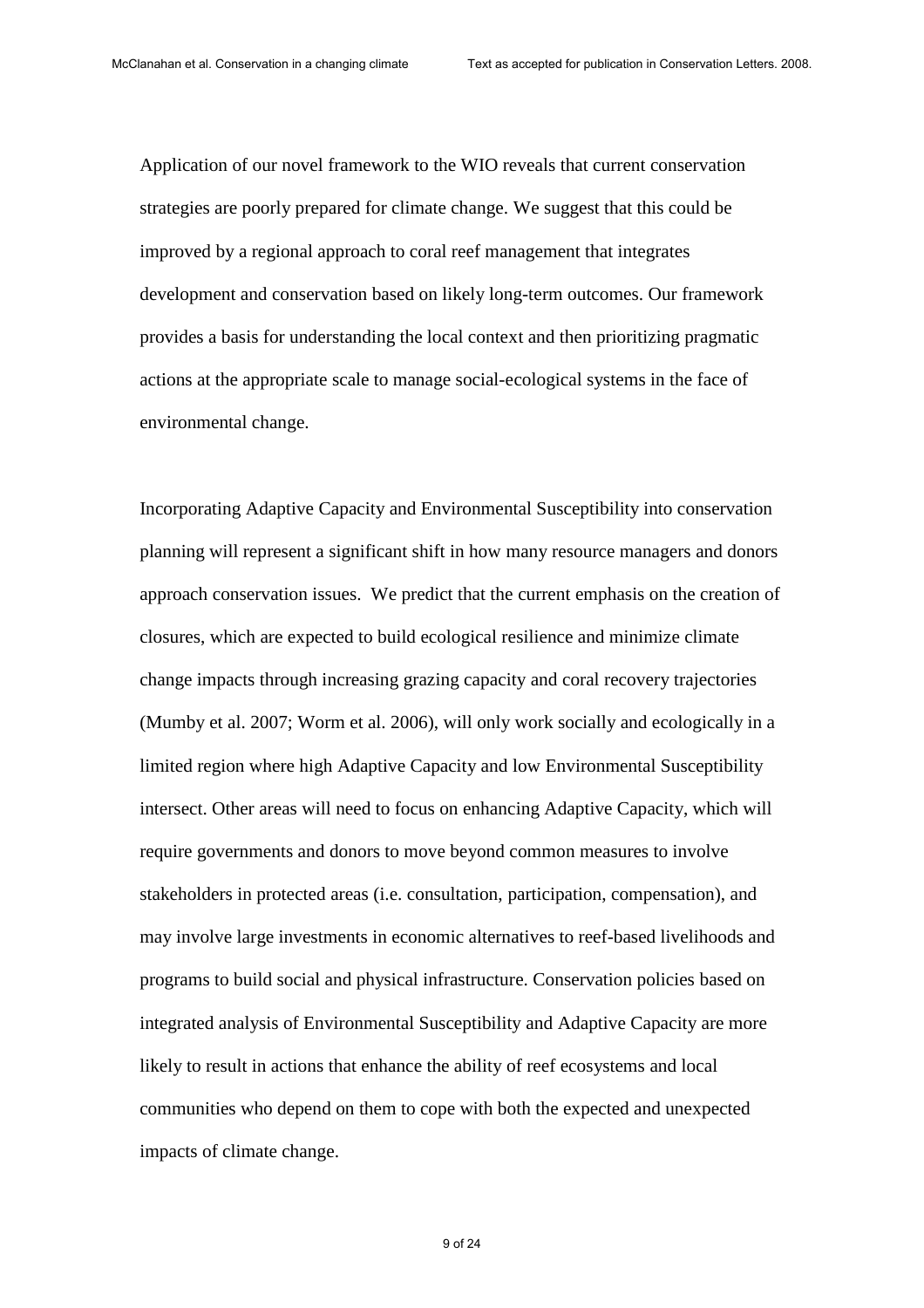Our framework is applicable to a wide range of social-ecological systems and stressors. The intensity of data collection and analysis required for our case study was high because adaptive capacity issues arising at the household and community scales are most relevant for this topic and region. However, metrics of adaptive capacity have been developed at a range of scales, using widely available secondary data (e.g. Yohe & Tol 2002; Tompkins & Adger 2005). Thus, depending on the particular topic under investigation, our framework may be applicable to situations where less intensive data collection and post-processing are required. Likewise, map-based Environmental Susceptibility models are being increasingly developed at a range of scales (e.g., Aragão et al. 2007, Baettig et al. 2007). Our framework could also be extended to consider additional axes such as local impacts on ecosystems, the strength of governance systems, or the ability of ecosystems to provide goods and services.

#### **Case study methods**

#### **Predicting susceptibility to coral bleaching**

Six environmental variables (mean and variation of seawater surface temperature, available photoactive radiation (PAR), UV, chlorophyll a concentration, surface currents, and wind velocity) and past coral bleaching data were used to predict environmental susceptibility under climate change scenarios across the western Indian Ocean region (Maina et al. 2008). The model used *in situ* coral bleaching data from 216 sites taken from web archives (www.reefbase.org), field surveys in 2005 (McClanahan et al. 2007a), and published relationships between coral bleaching and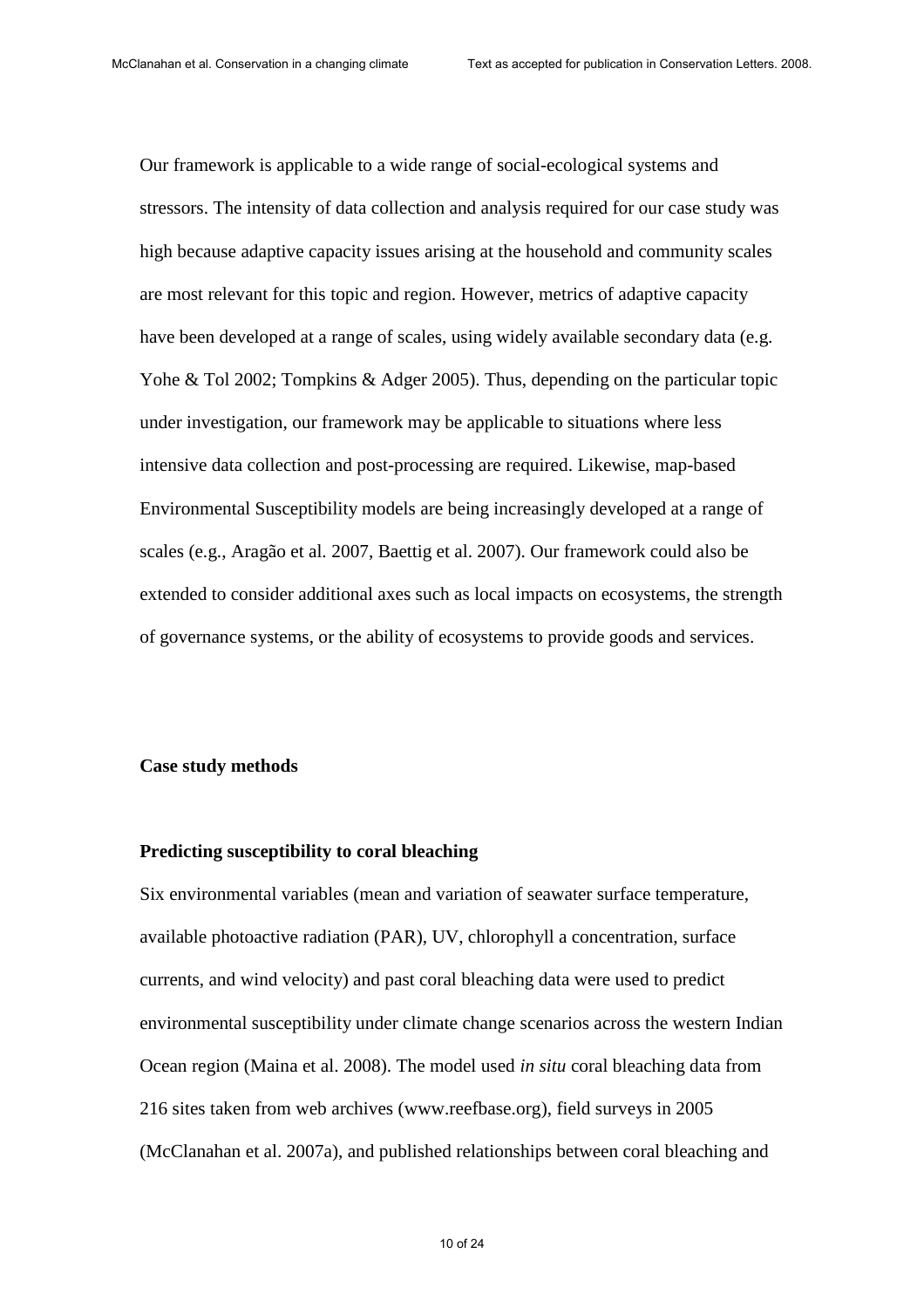environmental parameters to calibrate the fuzzy logic part of the model. Environmental parameters were normalized using the GIS fuzzy logic technique (Zadeh 1965). They were then weighted using spatial principal component analysis and the cosine amplitude-AHP method (Maina et al. 2008) before they were aggregated using the convex combination technique (Burrough & Mcdonnell 2005) to yield environmental susceptibility maps with continuous values ranging between 0 and 1. The model was evaluated and its predictive ability tested using coral mortality across the 1998 ENSO for 27 reef locations in the western Indian Ocean. The model had good predictive ability ( $r^2$ =0.50, p=0.05) with the exception of northwestern Madagascar and this area will require further investigation to determine the factors that created lower coral mortality than predicted by the model. We used the model's Environmental Susceptibility predictions for ocean sites closest to the social surveys. Patterns in bleaching susceptibility are mainly explained by gradients of SST variation and PAR (Maina et al. 2008). Analysis of long time series *in situ* SST data indicates that the variable has not changed during the last > 50 years and there were no difference between ENSO and non-ENSO years (McClanahan et al. 2007b). Similarly, there are no indications that PAR has changed.

#### **Quantifying adaptive capacity**

We defined Adaptive Capacity as the ability of households to anticipate and respond to changes in coral reef ecosystems and fisheries, and to minimize, cope with, and recover from the consequences. Based on this definition and previous literature (e.g. Brooks & Adger 2005), we collected data on eight indicators of adaptive capacity in 42 coastal communities (that were later pooled into 29 areas based on proximity and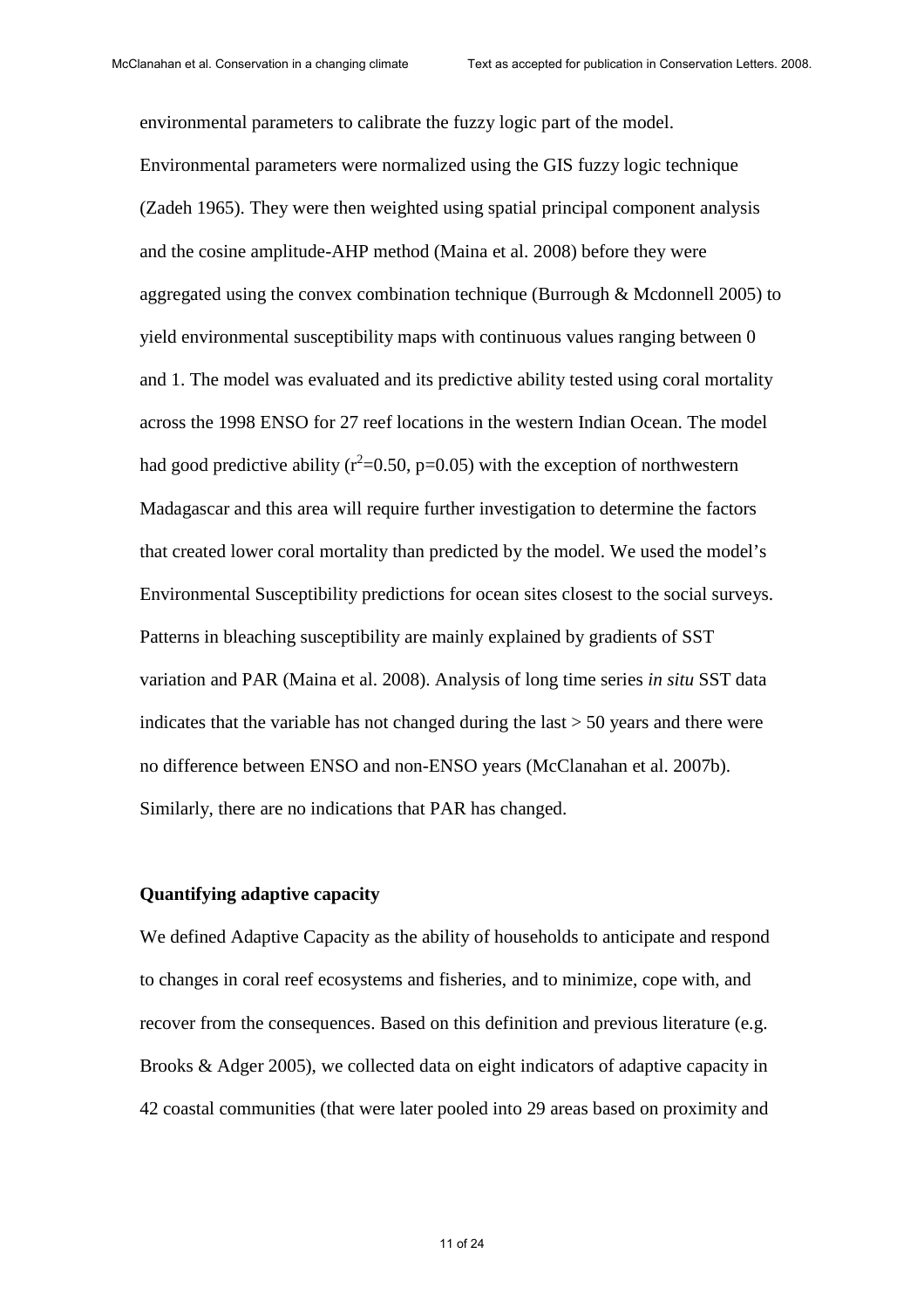shared fishing grounds) in Kenya, Tanzania, Madagascar, Seychelles, and Mauritius (Table 2).

Communities were purposively sampled based on their use of coral reef resources that were included in ecological surveys. Purposive sampling of communities is an appropriate strategy for exploratory studies such as this (Agrawal 2001), although inferences from the data are constrained by the non-random selection of study sites. We used key informant interviews and household surveys to collect information on the eight indicators of adaptive capacity (Table 2). We surveyed a total of 1564 households. Sampling of households within communities was based on a systematic sampling design (Henry 1990). We conducted between 23-143 surveys per site, depending on the population of the communities and the available time per site. Household surveys targeted household heads. In sites with a low density of fishers in the general population, additional systematic surveys were conducted from the population of fishers. Participant observations, oral histories, community transect walks, and secondary information (report, population censuses, etc.) was used to triangulate the results of our surveys.

To aggregate the eight indicators into an interval-level scale of adaptive capacity, we used the Analytic Hierarchy Process (AHP, Saaty 1980) methodology. Ten researchers individually made pair-wise comparisons of the importance of the eight indicators, stating which was more important for adaptive capacity given the range of values for each indicator. The difference in importance between each pair of indicators was indicated on a 3-point scale  $(1 - \text{same}, 2 - \text{slightly more important}, 3 - \text{red})$ much more important) and the resultant matrix was aggregated into a weighting for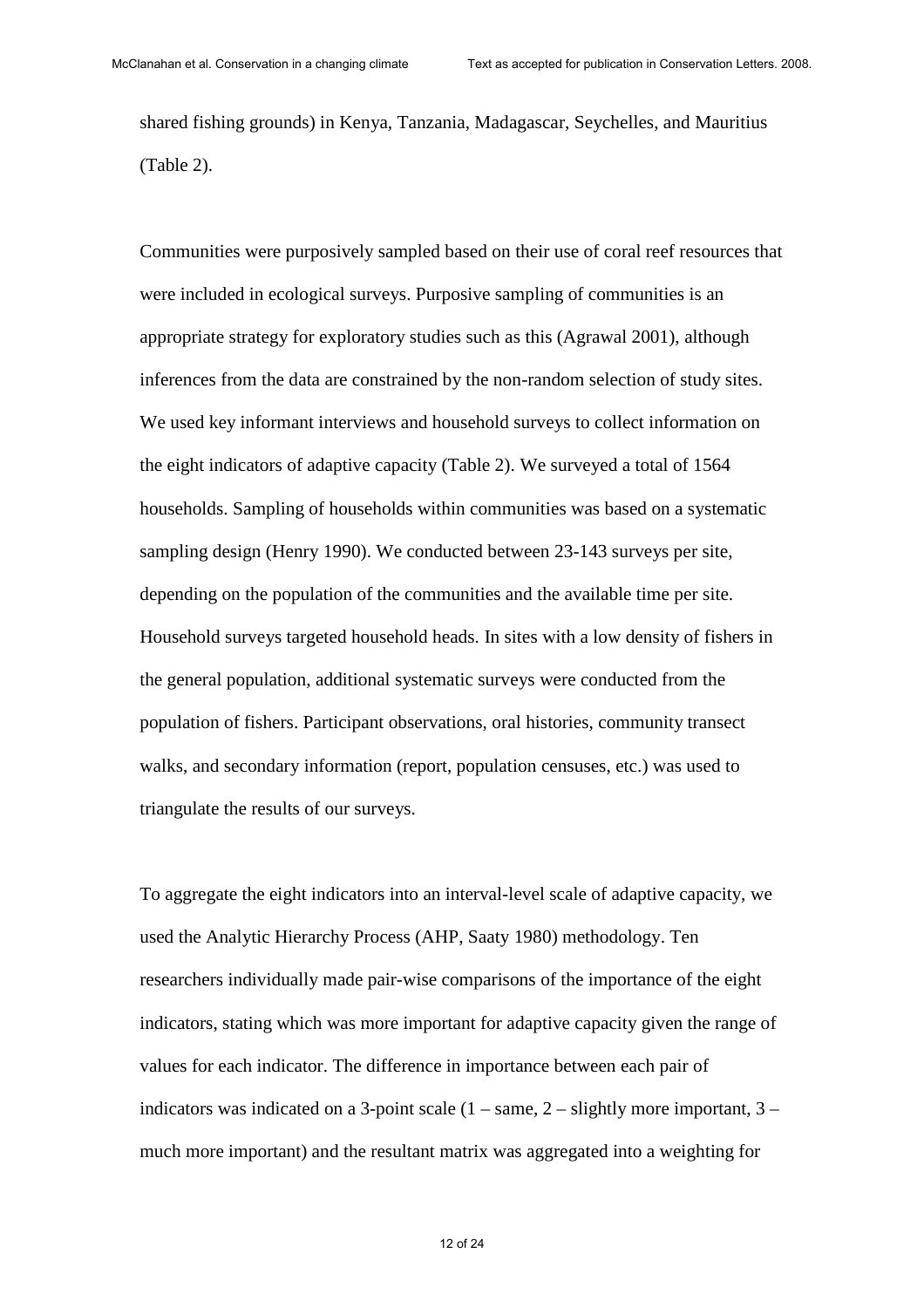each indicator using AHP. Bray-Curtis similarity indices between the different researchers' weightings ranged from 73-92%. An average of the weightings was used to calculate adaptive capacity for each household as the weighted sum of the eight indicators (normalized from 0-1) (equation 1).

*Adaptive capacity = Recognition of causality*×*0.10 + Change anticipation*×*0.11 + Occupational mobility*×*0.11 + Occupational*   $multiplicity \times 0.19 + Social capital \times 0.10 + Material assets \times 0.15 +$  $Technology \times 0.13 + Infrastructure \times 0.12$ 

Where data were missing at the household level (e.g. fisheries-related questions and non-fishing households), households were allocated mean community scores. The adaptive capacity of each community was then based on the mean of household scores. The resultant score has a theoretical range of 0-1, where a score of 1 would indicate a community where every household had the maximum score for all of the eight indicators. Across the range of sites surveyed here, the weighted contributions of community adaptive capacity indicators summed to a range of 0.28-0.53 (Fig. 2).

#### **Acknowledgments**

Authors acknowledge the financial support of Western Indian Ocean Marine Science Association, Leverhulme Trust, Fisheries Society of the British Isles, the World Bank Coral Reef Targeted Research Program, EU Erasmus Mundus Programme, and Eppley Foundation; the institutional support of Universities of Mauritius and Dar es Salaam, Institute of Marine Science, International Institute for Geoinformation Science and Earth Observation, Tanga Coastal Zone Management Programme,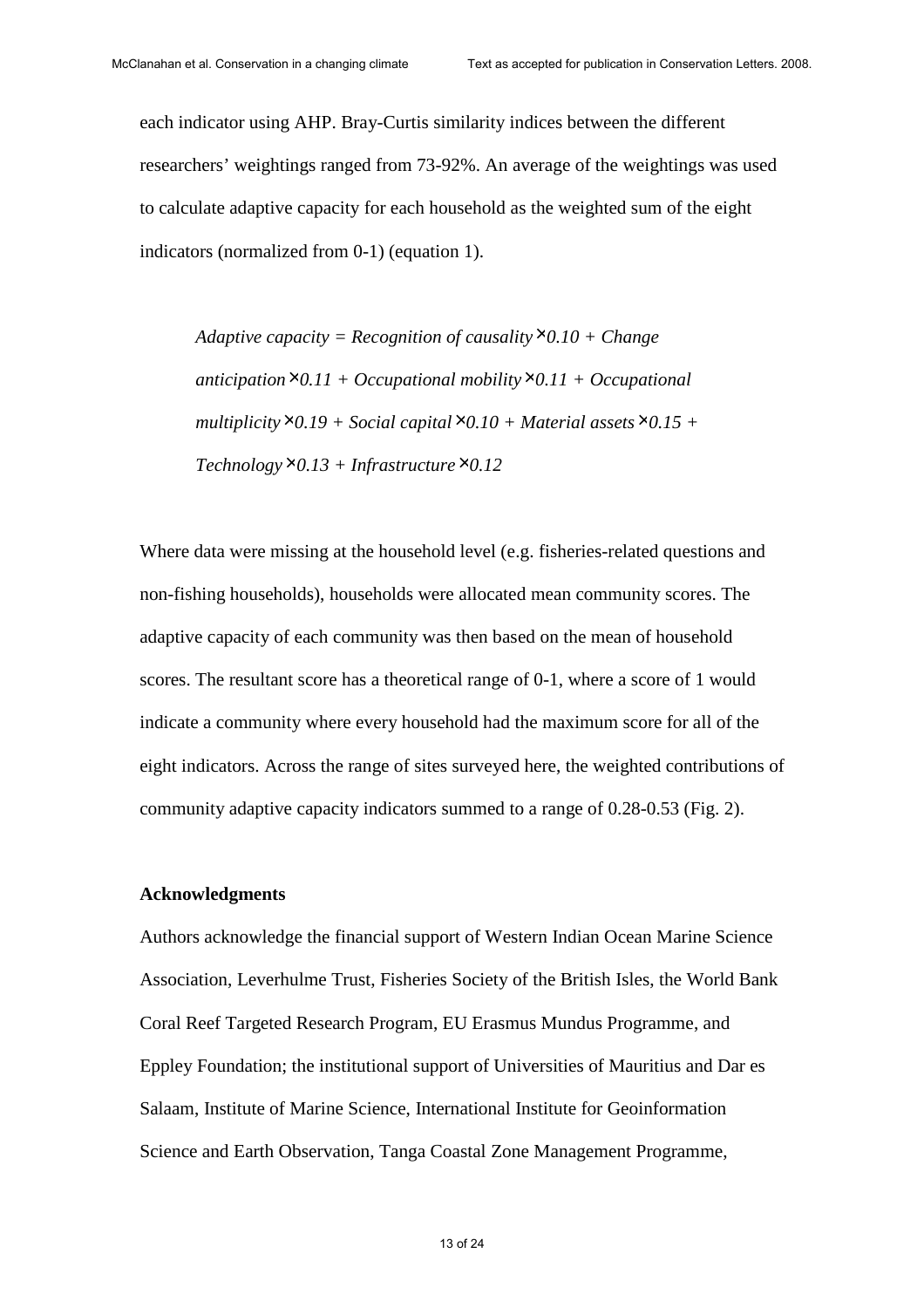Seychelles Fisheries Authority, Seychelles Centre for Marine Research and Technology - Marine Parks Authority, and assistance of our field staff. The manuscript was improved through the comments of F. Berkes, T. Hughes and two anonymous reviewers.

#### **References**

Adger, W.N., Hughes, T.P., Folke, C., Carpenter, S.R. & Rockstrom J (2005). Socialecological resilience to coastal disasters. Science, 309, 1036-1039.

Adger, N. & Vincent, K. 2005. Uncertainty in adaptive capacity. Geosci., 337, 399– 410.

Agrawal, A. (2001). Common property institutions and sustainable governance of resources. World Devel., 29, 1649-1672.

Allison, E.H. & Ellis, F. (2001). The livelihoods approach and management of smallscale fisheries. Mar. Pol., 25, 377-388.

Aragão, L.E.O.C., Malhi, Y., Roman-Cuesta, Saatchi, R.M.S., Anderson, L.O. and Shimabukuro, Y.E. (2007). Spatial patterns and fire response of recent Amazonian droughts, Geophys. Res. Lett., 34, L07701, doi:10.1029/2006GL028946.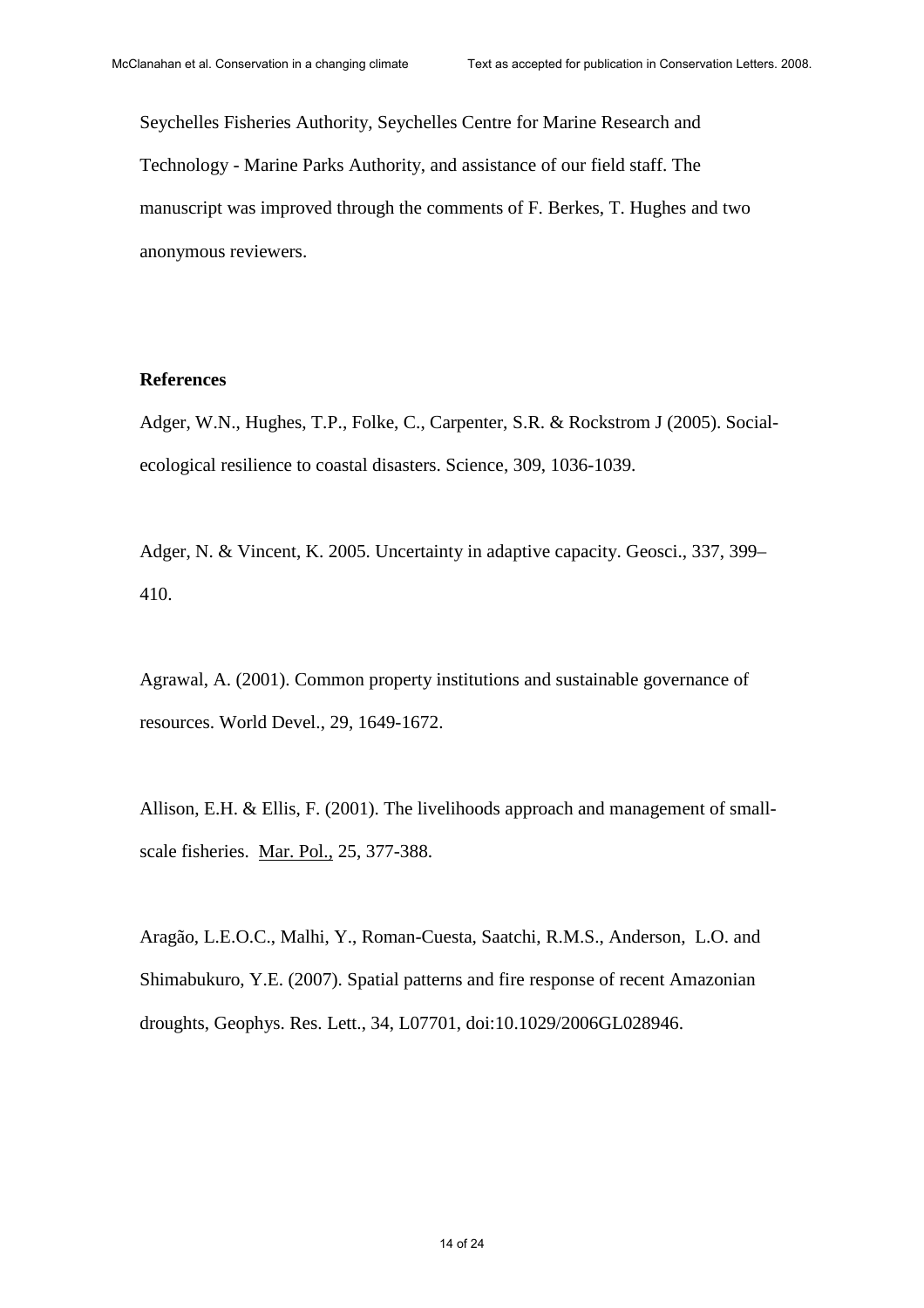Baettig, M.B., Wild, M. & Imboden, D.M. (2007). A climate change index: Where climate change may be most prominent in the 21st century. Geophys. Res. Lett., 34, doi:10.1029/2006GL028159.

Brooks, N. & Adger, N. (2005). The determinants vulnerability and adaptive capacity at the national level and implicaitons for adaptation. Glob. Environ. Chang., 15, 151- 163.

Burrough, P. & Mcdonnell, R. (2005). Principles of Geographical Information Systems. Oxford University Press, New York.

Clark, J.S., Carpenter, S.R., Barber, M., Collins, S., Dobson, A., Foley, J.A., Lodge D.M., Pascual, M., Pielke, R., Pizer, W., Pringle, C., Reid, W.V., Rose, K.A., Sala, O., Schlesinger, W.H., Wall, D.H. & Wear, D. (2001). Ecological forecasts: An emerging imperative. Science, 293, 657-660.

Gell, F.R. & Roberts, C.M. (2003). The Fishery Effects of Marine Reserves and Fishery Closures. WWF-US. [WWW document]. URL

http://www.californiafish.org/fishery\_effects.pdf (accessed 6 Nov. 2007).

Goreau, T., McClanahan, T., Hayes, R. & Strong, A. (2000). Conservation of coral reefs after the 1998 global bleaching event. Conserv. Biol., 14, 5-15.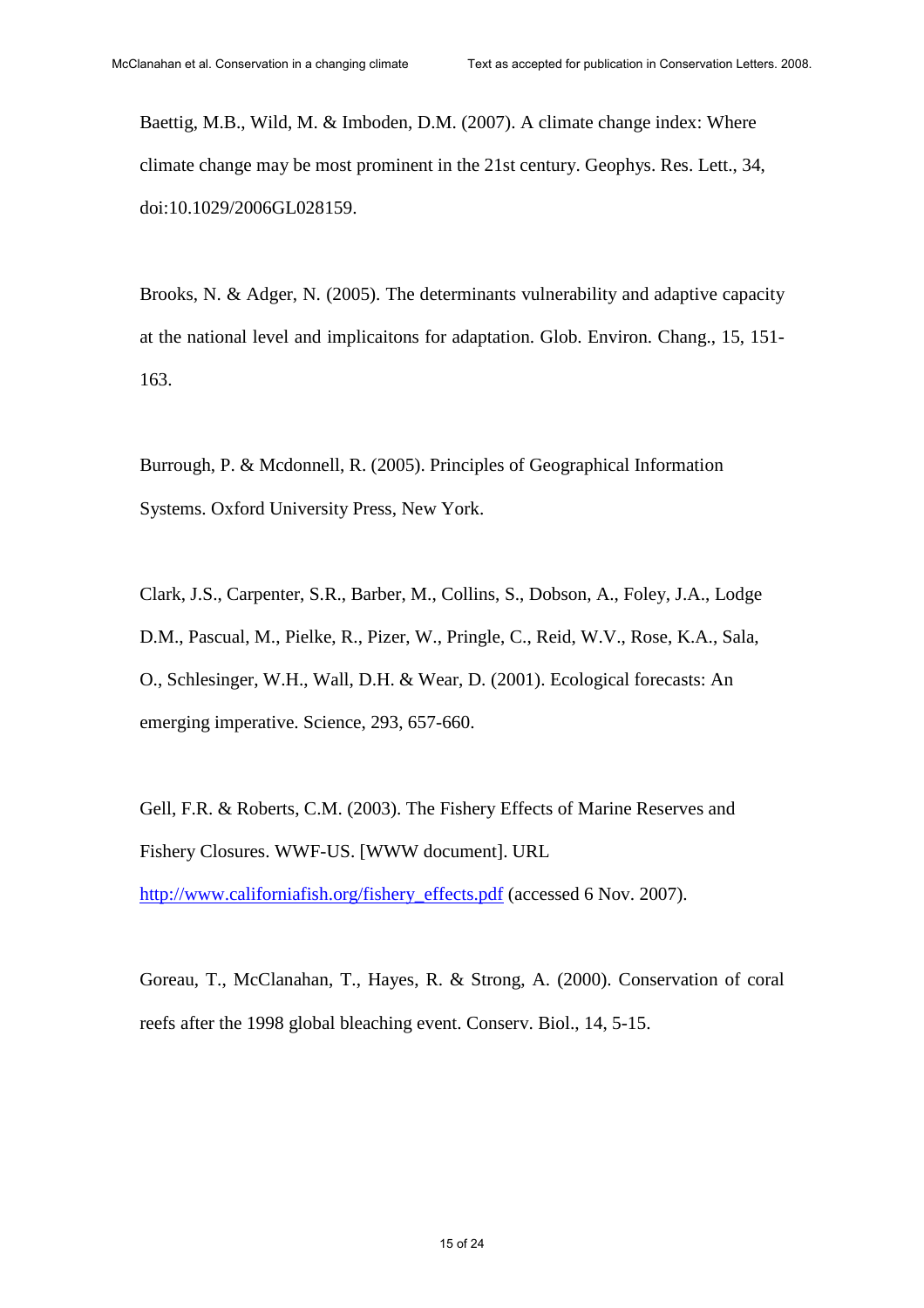Graham, N.A.J., Wilson, S.K., Jennings, S., Polunin, N.V.C., Robinson, J. & Daw, T.M. (2007). Lag effects in the impacts of mass coral bleaching on coral reef fish, fisheries, and ecosystems. Conserv. Biol., 21, 1291–1300.

Henry, G. T. (1990). Practical sampling. Sage Publications, Newbury Park.

IPCC. (2007). Summary for Policymakers. In: Climate Change 2007: Impacts, Adaptation and Vulnerability. Contribution of Working Group II to the Fourth Assessment Report of the Intergovernmental Panel on Climate Change. (eds, Parry, M.L., Canziani, O.F., Palutikof, J.P., van der Linden, P.J. & Hanson, C.E.). Cambridge University Press, Cambridge, pp.23.

Maina, J., Venus, V., McClanahan, T.R. & Ateweberhan, M. (2008). Modeling ecological susceptibility of coral reefs to environmental stress using remote sensing, GIS and in situ observations: a case study in the Western Indian Ocean. Ecol. Mod. doi:10.1016/j.ecolmodel.2007.10.033

McClanahan, T.R., 1999. Is there a future for coral reef parks in poor tropical countries?Coral Reefs 18, 321-325.

McClanahan, T.R., Marnane, M.J., Cinner, J.E. & Kiene, W. (2006). A comparison of Marine Protected Areas and alternative approaches to coral reef management. Curr. Biol., 16, 1408-1413.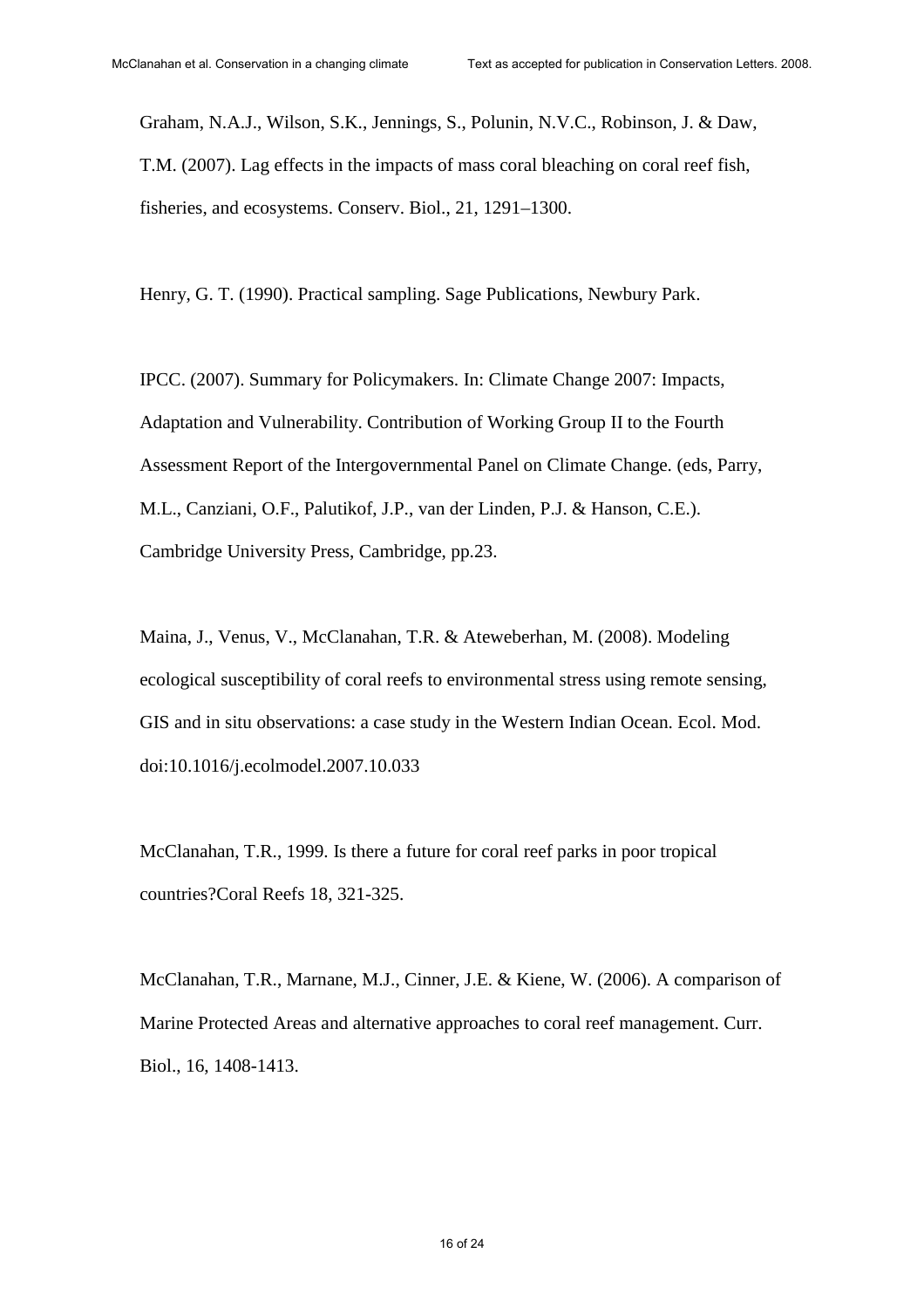McClanahan, T.R., Ateweberhan, M., Graham, N.A.J., Wilson, S.K., Sebastian, C.R., Guillaume, M.M.M. & Bruggemann J.H., (2007a). Western Indian Ocean coral communities, bleaching responses, and susceptibility to extinction. Mar. Ecol. Prog. Ser., 337, 1-13.

McClanahan, T.R., Ateweberhan, M., Muhando, C., Maina, J. & Mohammed, S.M. (2007b). Climate change and spatio-temporal variation in seawater temperature effects on coral bleaching and mortality. Ecol. Monogr., 77, 503-525.

Mumby, P.J., Hastings, A. & Edwards, H.J. (2007) Thresholds and the resilience of Caribbean coral reefs. Nature, 450, 98-101.

Pollnac, R. B. 1998. Rapid assessment of management parameters for coral reefs. University of Rhode Island, Coastal Resources Center, Narragansett, Rhode Island, USA.

Pollnac, R. B. & Crawford, B. (2000). Assessing behavioral aspects of coastal resource use. Coastal Resources Center, University of Rhode Island, Narragansett, Rhode Island, USA.

Pretty, J. & Ward, H. (2001). Social Capital and the environment. World Devel., 29, 209-77.

Saaty, T. L. (1980). The analytic hierarchy process. McGraw-Hill, New York.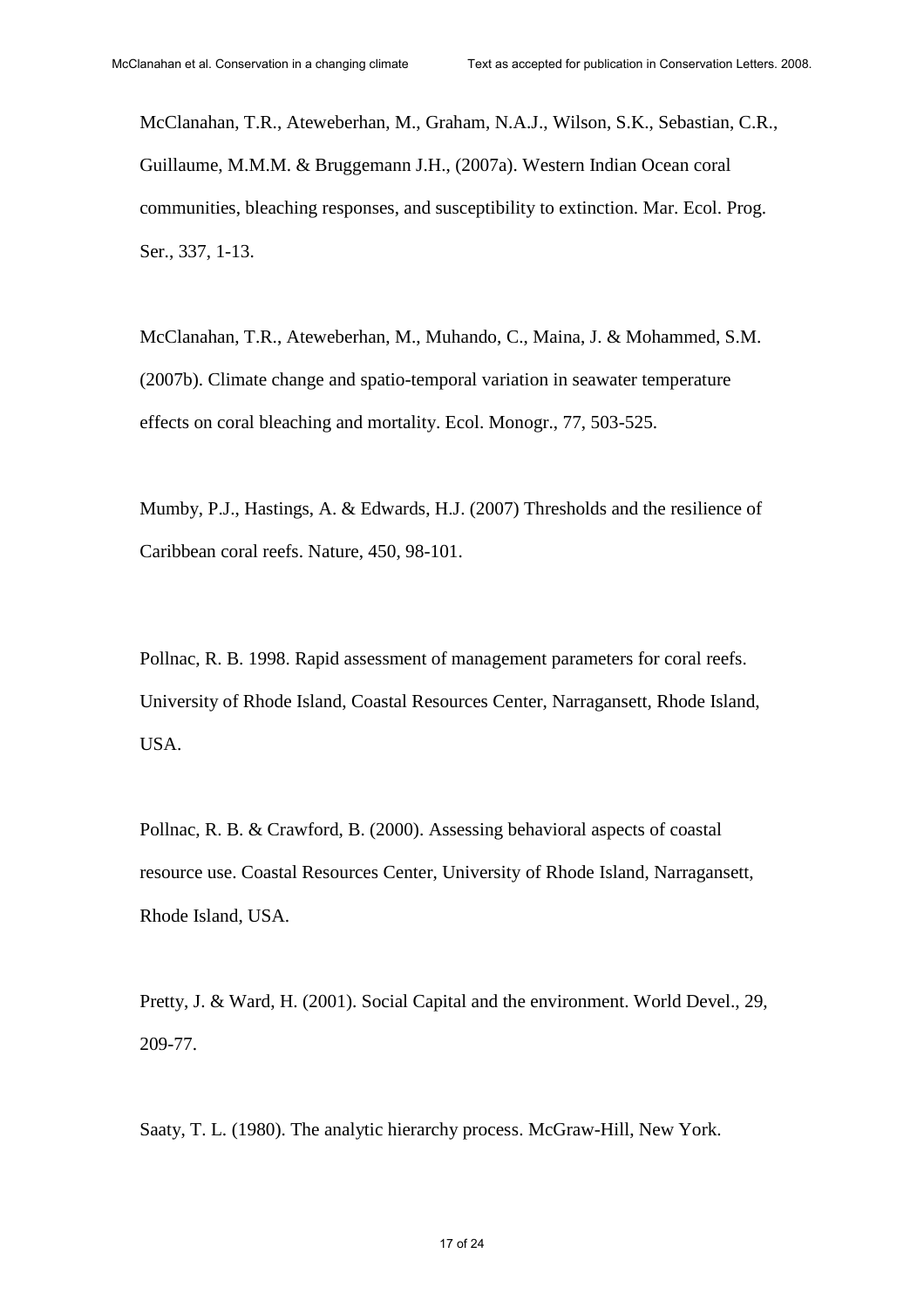Sanderson, E.W., Jaiteh, M., Levy, M.A., Redford, K.H., Wannebo, A.V. & Woolmer, G. (2002). The human footprint and the last of the wild. Bioscience, 52, 891-904.

SEG (Scientific Expert Group on Climate Change) (2007). Confronting the climate challenge: avoiding the unmanageable and managing the unavoidable. Report prepared for the United Nations Commission on Sustainable Development. Sigma Xi, Research Triangle Park, NC, and the United Nations Foundation, Washington DC, pp. 144.

Smit, B. & Wandel, J. (2006). Adaptation, adaptive capacity and vulnerability. Glob. Environ. Chang. ,16, 282–292.

Spalding, M.D., Ravilious, C. & Green, E.P. (2001). World atlas of coral reefs. UNEP-WCMC/University of California Press.

Tompkins, E.L. (2005). Planning for climate change in small islands: Insights from national hurricane preparedness in the Cayman Islands. Glob. Environ. Chang., 15,139-149.

Tompkins, E. L. Adger, W. N. 2005. Defining a response capacity for climate change. Environ. Sci. Policy, 8, 562–571.

Walther, G.R., Post, E, Convey, P., Menzel, A., Parmesan, C., Beebee, T.J.C., Fromentin, J.M., Hoegh-Guldberg, O. & Bairlein, F. (2002). Ecological responses to recent climate change. Nature, 416, 389-395.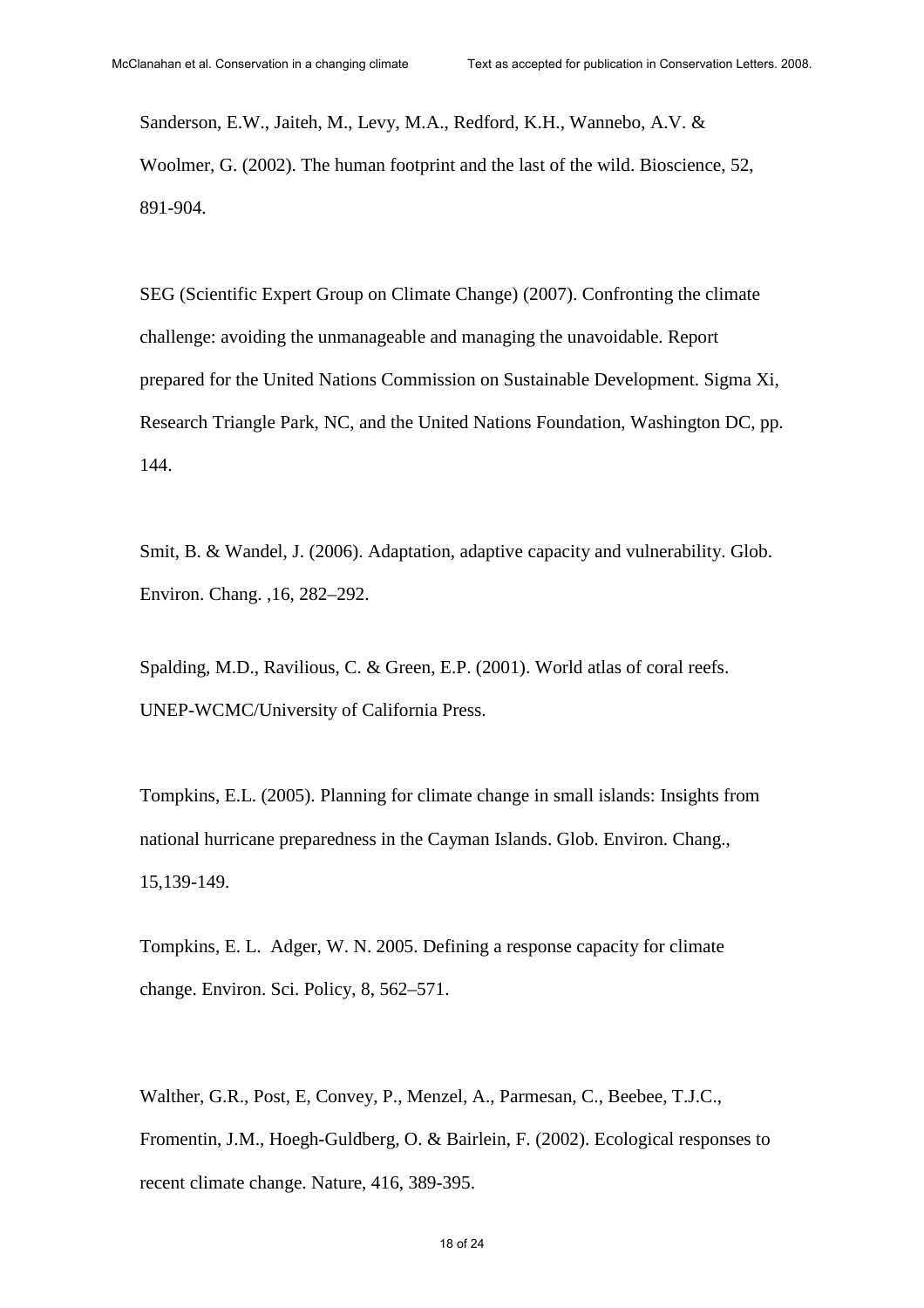Webster, P.J., Holland, G.J., Curry, J.A. & Chang, H.R. (2005). Changes in tropical cyclone number, duration, and intensity in a warming environment. Science, 309, 1844-1846.

Wells, S. (2006). Assessing the effectiveness of marine protected areas as a tool for improving coral reef management. In: Coral Reef Conservation (eds. Côté, I.M. & Reynolds, J. D.). Cambridge University Press, Cambridge pp. 314-331.

Worm, B., Barbier, E.B., Beaumont, N., Duffy, J.E., Folke, C., Halpern, B.S., Jackson, J.B.C., Lotze, H.K., Micheli, F., Palumbi, S.R., Sala, E., Selkoe, K.A., Stachowicz, J.J. & Watson, R. (2006) Impacts of biodiversity loss on ocean ecosystem services. Science, 314, 787-790.

Yohe, G, & Tol, R.S.J. (2002). Indicators for social and economic coping capacity: moving toward a working definition of adaptive capacity. Glob. Environ. Chang., 12, 25–40.

Zadeh, L.A. (1965). The concept of a linguistic variable and its application to approximate reasoning. Info. Science, 8, 199–249.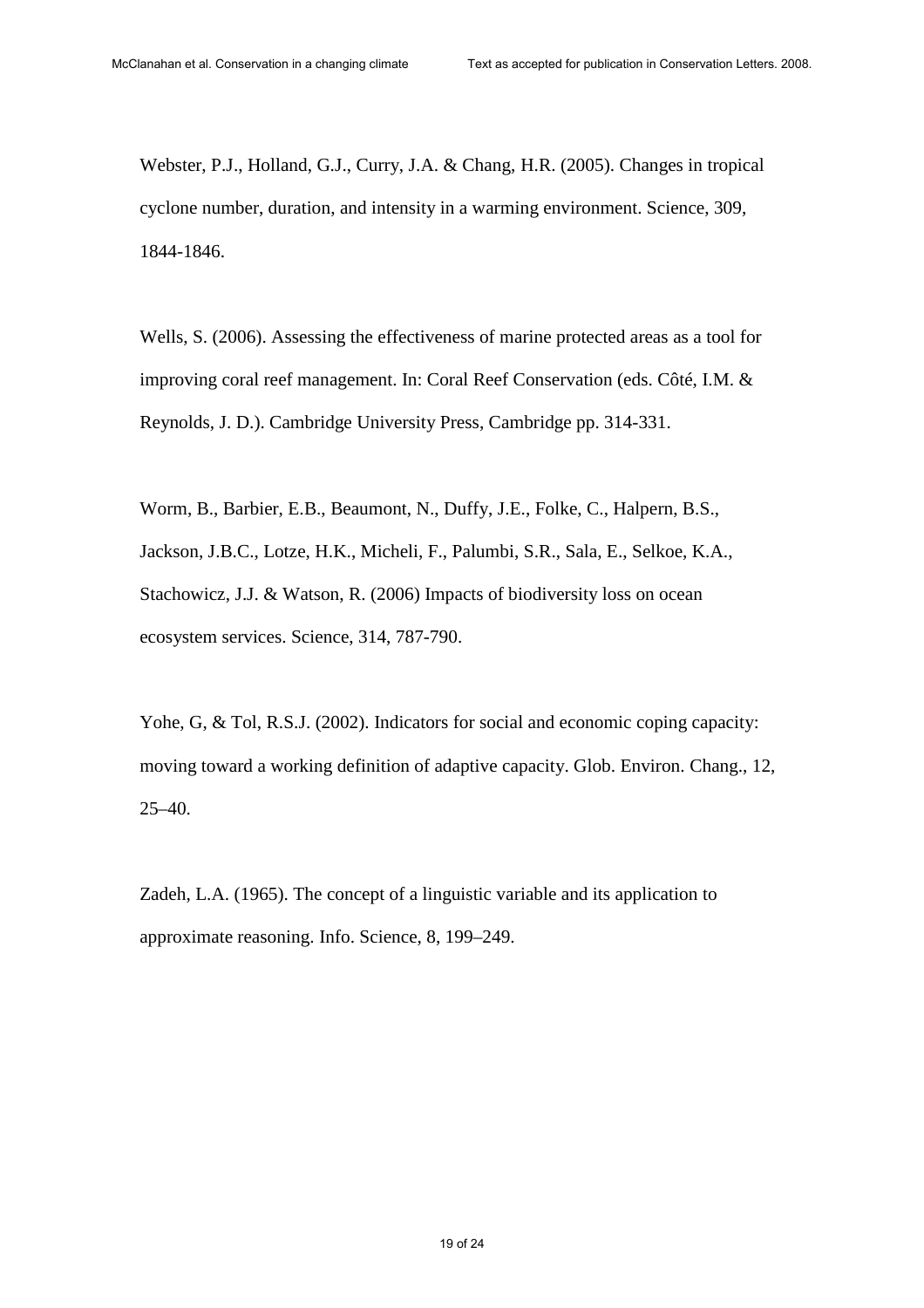#### **Figure headings**

**Fig. 1. A,** Theoretical model indicating gradients of social Adaptive Capacity against Environmental Susceptibility to produce four quadrants of differing conservation priorities. **B**, Case study from the western Indian Ocean spanning 5 countries:  $\triangle$ Kenya, <sup>X</sup> Tanzania, ● Seychelles, Mauritius, ◆ Northeast Madagascar and -Northwest Madagascar.

**Fig. 2.** Weighted contribution of 8 indicators of Adaptive Capacity for 29 areas in 5 countries in the Western Indian Ocean ranked according to their overall Adaptive Capacity score (**MD** – Madagascar, **KY** – Kenya, **TZ** – Tanzania, **MS** – Mauritius, **SZ** – Seychelles).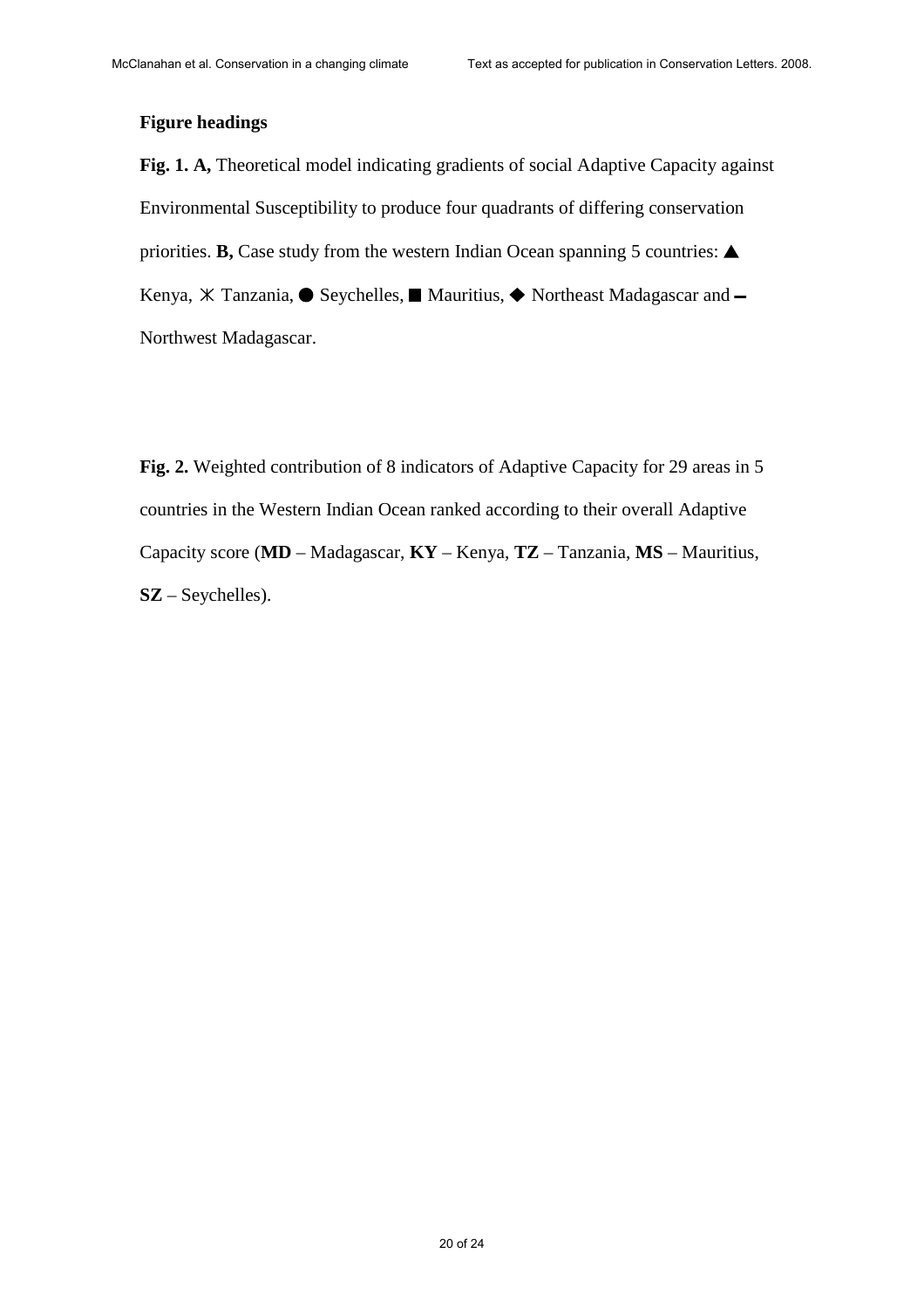## **Table 1. Percentage of coral reefs in Kenya, Tanzania, Madagascar, Mauritius,**

## **and the Seychelles protected by no-take fishing closures**

|                                  | Madagascar Mauritius Seychelles |     |       | Kenya | Tanzania |
|----------------------------------|---------------------------------|-----|-------|-------|----------|
| Area of coral reef $(km^2)^a$    | 2230                            | 870 | 1690  | 630   | 3580     |
| No take area $(NTA)(km^2)^{b,c}$ | 10.4                            | 8.5 | 255.7 | 54.3  | 66.0     |
| NTA as % of reef area            | $0.5\%$                         | 0.9 | 15.1  | 8.6   | 1.9      |

<sup>a</sup> (Spalding et al. 2001), <sup>b</sup> (Gell & Roberts 2003), <sup>c</sup> (Wells 2006)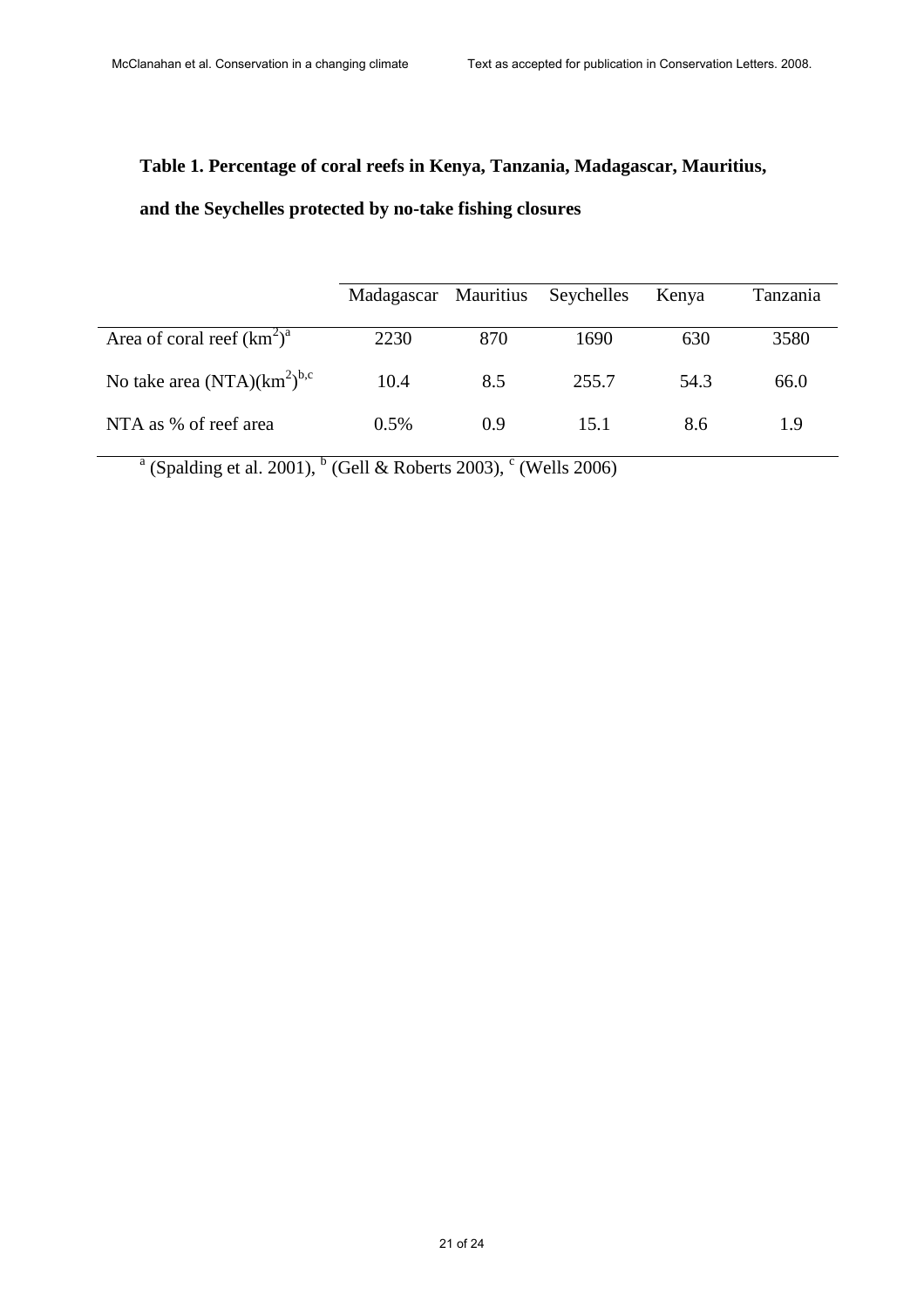| <b>Indicator</b>                                                                             | <b>Measurement</b>                                                                                                      |  |
|----------------------------------------------------------------------------------------------|-------------------------------------------------------------------------------------------------------------------------|--|
| Recognition of causality and<br>human agency in marine<br>resources (Tompkins 2005)          | Whether interviewee suggested factors which affect fish<br>populations and/or interventions to improve fish populations |  |
| Capacity to anticipate change<br>and develop response<br>strategies (Brooks & Adger<br>2005) | Stated response of fishers to a hypothetical 50% decline in<br>catches                                                  |  |
| Occupational mobility                                                                        | Changes of employment within last 5 years, whether forced                                                               |  |
| (Allison & Ellis 2001)                                                                       | or voluntary, and whether new occupation preferred.                                                                     |  |
|                                                                                              | Principal component of presence of 15 material assets:                                                                  |  |
| Wealth (Pollnac & Crawford                                                                   | vehicle, electricity, television, gas or electric stove, fan,                                                           |  |
| 2000)                                                                                        | piped water, refrigerator, radio, video player, and the type of                                                         |  |
|                                                                                              | walls, roof, and floors                                                                                                 |  |
| Occupational multiplicity                                                                    | Total number of person-occupations per household (square-                                                               |  |
| (Allison $&$ Ellis 2001)                                                                     | root transformed)                                                                                                       |  |
| Social capital                                                                               | Whether the interviewee is a member of community                                                                        |  |
| (Pretty & Ward 2001)                                                                         | organizations                                                                                                           |  |
| Technology                                                                                   | Number of different gears used by fishing households                                                                    |  |
| (IPCC 2007)                                                                                  | (square-root transformed)                                                                                               |  |
|                                                                                              | Principal component of presence of 20 infrastructure items in                                                           |  |
|                                                                                              | the community. Infrastructure items adapted from Pollnac                                                                |  |
|                                                                                              | (1998) are as follows: hospital, medical clinic, doctor,                                                                |  |
| Infrastructure                                                                               | dentist, primary school, secondary school, piped water,                                                                 |  |
| (Pollnac 1998)                                                                               | sewer, sewage treatment, septic tanks, electricity service,                                                             |  |
|                                                                                              | phone service, food market, pharmacy, hotel, restaurant,                                                                |  |
|                                                                                              | petrol station, public transportation, paved road, banking                                                              |  |
|                                                                                              | facilities.                                                                                                             |  |

## **Table 2. Indicators used to calculate adaptive capacity index.**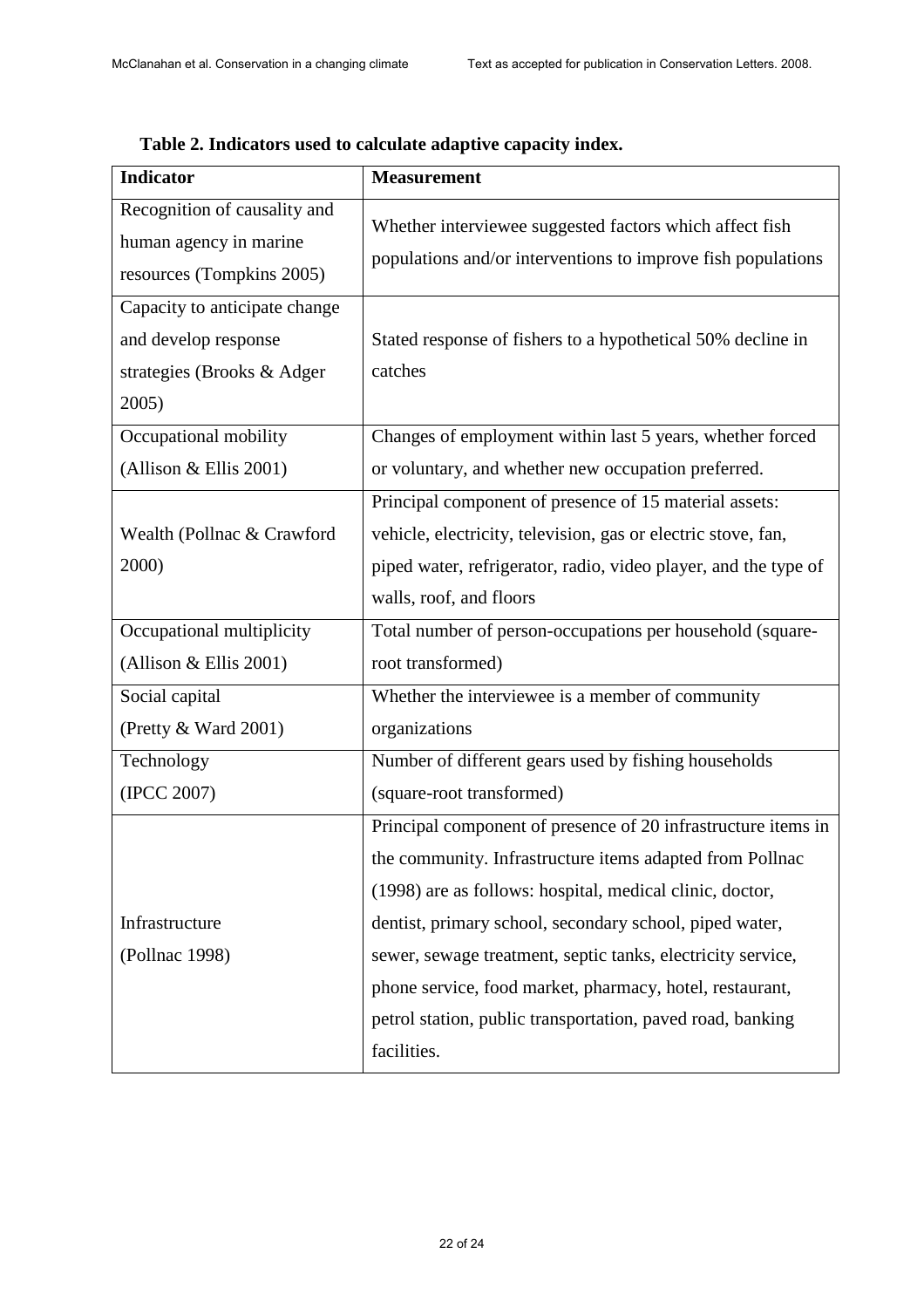Figure 1